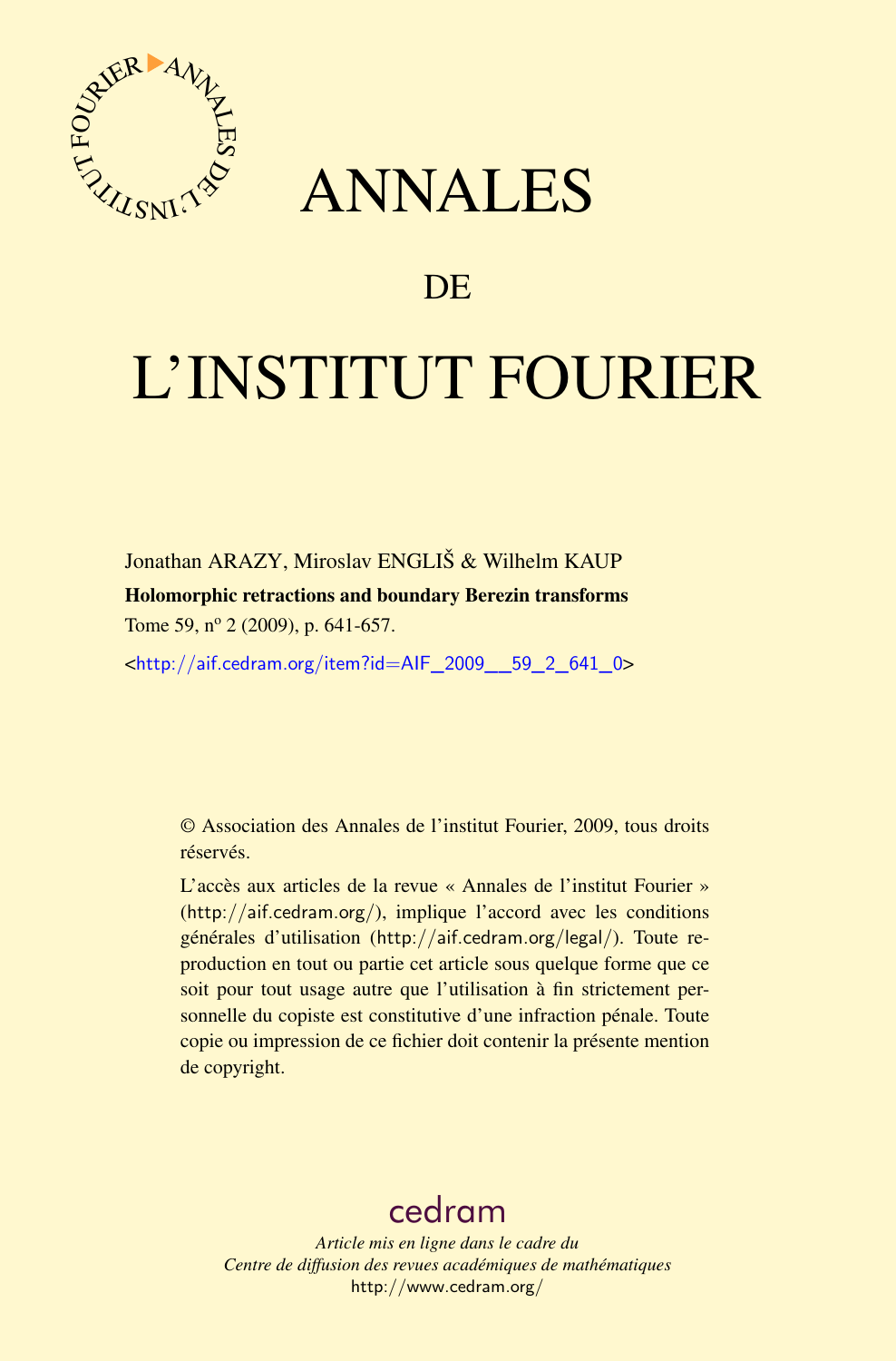#### HOLOMORPHIC RETRACTIONS AND BOUNDARY BEREZIN TRANSFORMS

#### **by Jonathan ARAZY, Miroslav ENGLIŠ & Wilhelm KAUP (\*)**

ABSTRACT.  $\qquad$  In an earlier paper, the first two authors have shown that the convolution of a function f continuous on the closure of a Cartan domain and a  $K$ invariant finite measure  $\mu$  on that domain is again continuous on the closure, and, moreover, its restriction to any boundary face  $F$  depends only on the restriction of  $f$  to  $F$  and is equal to the convolution, in  $F$ , of the latter restriction with some measure  $\mu_F$  on F uniquely determined by  $\mu$ . In this article, we give an explicit formula for  $\mu_F$  in terms of F, showing in particular that for measures  $\mu$  corresponding to the Berezin transforms the measures  $\mu_F$  again correspond to Berezin transforms, but with a shift in the value of the Wallach parameter. Finally, we also obtain a nice and simple description of the holomorphic retraction on these domains which arises as the boundary limit of geodesic symmetries.

Résumé. — Dans un papier antérieur, les deux premiers co-auteurs ont démontré que la convolution d'une fonction f continue sur l'adhérence d'un domaine de Cartan avec une mesure finie  $\mu$  K-invariante dans ce domaine est aussi continue sur l'adhérence. De plus, sa restriction à chaque face  $F$  de la frontière dépend uniquement de la restriction de f sur  $F$  et est égale à la convolution, dans  $F$ , de cette restriction-la, avec une certaine mesure  $\mu_F$  sur F, déterminée uniquement par  $\mu$ . Dans cet article nous donnons une formule explicite pour  $\mu_F$  en termes de F, en montrant plus particulièrement que pour des mesures  $\mu$  correspondant à des transformées de Berezin, les mesures  $\mu_F$  correspondent à nouveau à des transformées de Berezin mais avec un décalage dans la valeur du paramètre de Wallach. Enfin, nous obtenons aussi une description simple et jolie d'une rétraction holomorphique sur ces domaines qui découle de la limite à la frontière de symétries géodésiques.

#### **1. Introduction**

Let  $\Omega = G/K$  be an irreducible bounded symmetric domain in  $\mathbb{C}^d$  in its Harish-Chandra realization (*i.e.* a Cartan domain), with rank r and characteristic multiplicities  $a$  and  $b$ . Here  $G$  is the identity connected component

*Keywords:* Berezin transform, Cartan domain, convolution operator.

*Math. classification:* 32M15, 17C27, 53C35.

<sup>(\*)</sup> The second author was supported by GA AV ČR grant A1019304 and Ministry of Education research plan no. MSM4781305904.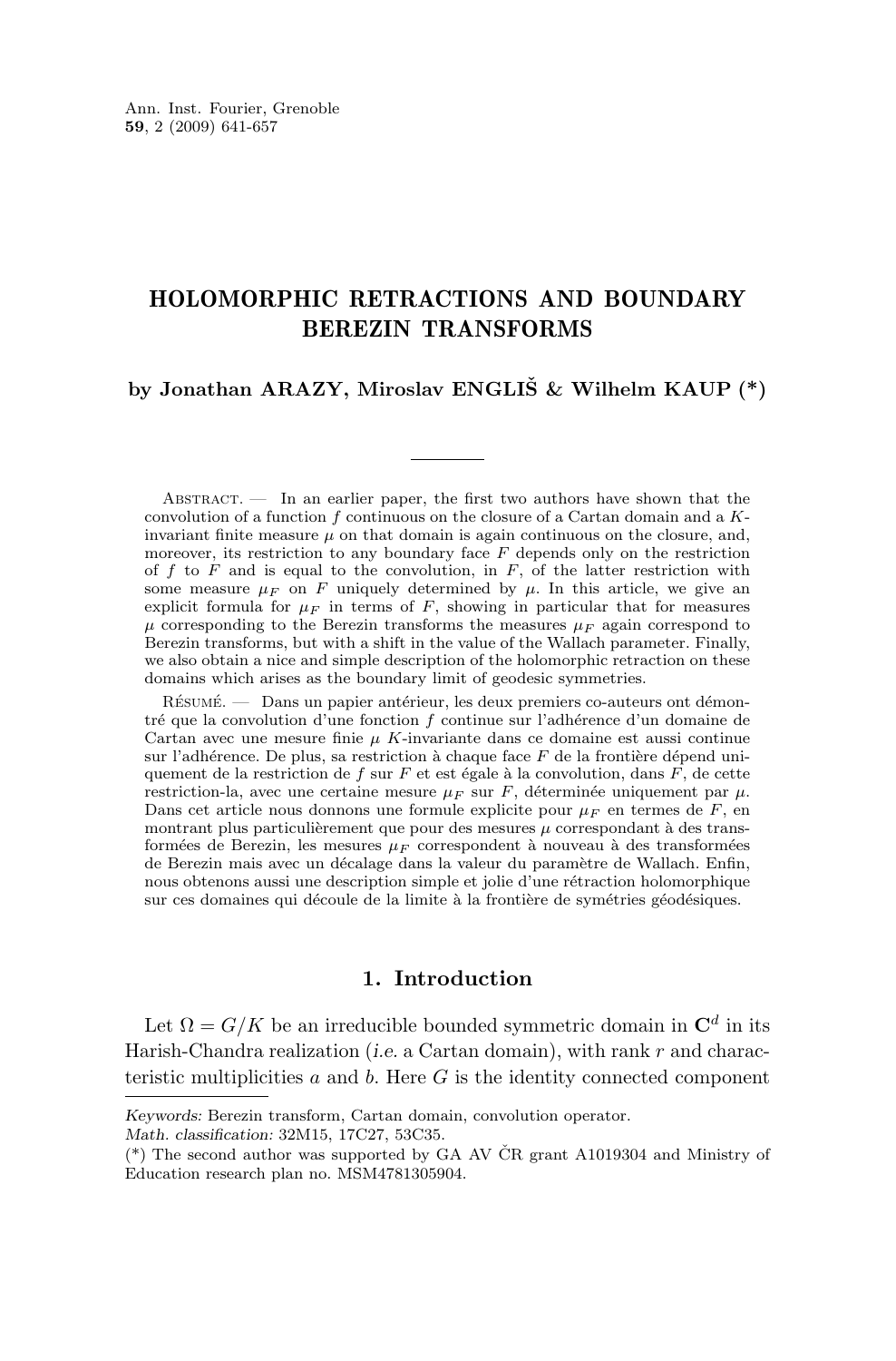<span id="page-2-0"></span>of the biholomorphic automorphism group Aut $(\Omega)$  of  $\Omega$ , and  $K \subset G$  the subgroup stabilizing the origin  $0 \in \Omega$ . Under the action of G, the topological boundary  $\partial Ω$  has a decomposition

$$
\partial\Omega = \partial_1\Omega \cup \cdots \cup \partial_r\Omega
$$

into G-orbits; each  $\partial_l \Omega$ ,  $l = 1, \ldots, r$ , is a disjoint union of *boundary faces*, which are also Cartan domains in their own right, except that they are of lower dimension and have their center not at the origin but at some point  $v \in \partial_l \Omega$ . The group G acts on  $\partial \Omega$  by mapping the face  $\Omega(v)$  centered at  $v \in \partial_l \Omega$  into  $\Omega(\tilde{v})$  with some  $\tilde{v} \in \partial_l \Omega$ . Also, the Cartan domain  $\Omega(v)$ ,  $v \in \partial_l \Omega$ , has the same multiplicities a, b as  $\Omega$ , and rank r – l; in particular, if  $l = r$  then  $\Omega(v)$  reduces to a point, and  $\partial_r \Omega$  is exactly the Shilov boundary of Ω.

For any K-invariant finite measure  $\mu$  on  $\Omega$  which is absolutely continuous with respect to the Lebesgue measure, consider the convolution operator

$$
(1.1) \t B_{\mu}: f \mapsto f * \mu
$$

acting on functions on  $\Omega$ . That is,

(1.2) 
$$
B_{\mu}f(x) := \int_{\Omega} f \circ \phi \, d\mu \quad \text{where} \quad \phi \in G, \ \phi(0) = x.
$$

Owing to the K-invariance of  $\mu$ , the right-hand side does not depend on the choice of  $\phi$  satisfying  $\phi(0) = x$ , so the definition is unambiguous. One can take for  $\phi$  e.g. the geodesic symmetry  $\phi_x \in G$  interchanging x and the origin, or the *transvection*  $g_x$  defined by  $g_x(z) := \phi_x(-z)$ . Note that for

(1.3) 
$$
d\mu(z) = c_{\nu}h(z, z)^{\nu - p} dz,
$$

where  $h(x, y)$  is the Jordan triple determinant,  $p = (r - 1)a + b + 2$  is the genus of  $\Omega$ , dz stands for the Lebesgue measure, and  $c_{\nu}$  is the normalization constant making  $d\mu$  a probability measure, the operator  $B_{\mu}$  coincides with the celebrated *Berezin transform* corresponding to the Wallach parameter  $\nu > p - 1$  ([\[5\]](#page-16-0), [\[12\]](#page-16-0), [\[14\]](#page-16-0), [\[3\]](#page-16-0), [\[16\]](#page-17-0), [\[6\]](#page-16-0)).

In [\[10\]](#page-16-0) it has been shown that if  $x \to a \in \partial\Omega$ , then  $g_x \to g_a$ , locally uniformly on  $\Omega$ , where the limit  $g_a$  is a holomorphic retraction of  $\Omega$  onto the boundary face containing a. Further, if  $a \in \Omega(v)$  and  $\alpha = a - v$ , then  $g_a = g_v g_\alpha = g_\alpha g_v$ , where in the last occurrence  $g_\alpha$  is understood in the Cartan domain  $\Omega(v)$  rather than in  $\Omega$ .

In [\[1\]](#page-16-0), two of the present authors showed that the existence of the retraction  $g_a$  has important consequences for the boundary behaviour of the convolution operators  $B_\mu$ . Namely, whenever f is a continuous function on  $\Omega$  which extends continuously to  $\Omega \cup \Omega(v)$ , then the convolution  $B_{\mu}f = f * \mu$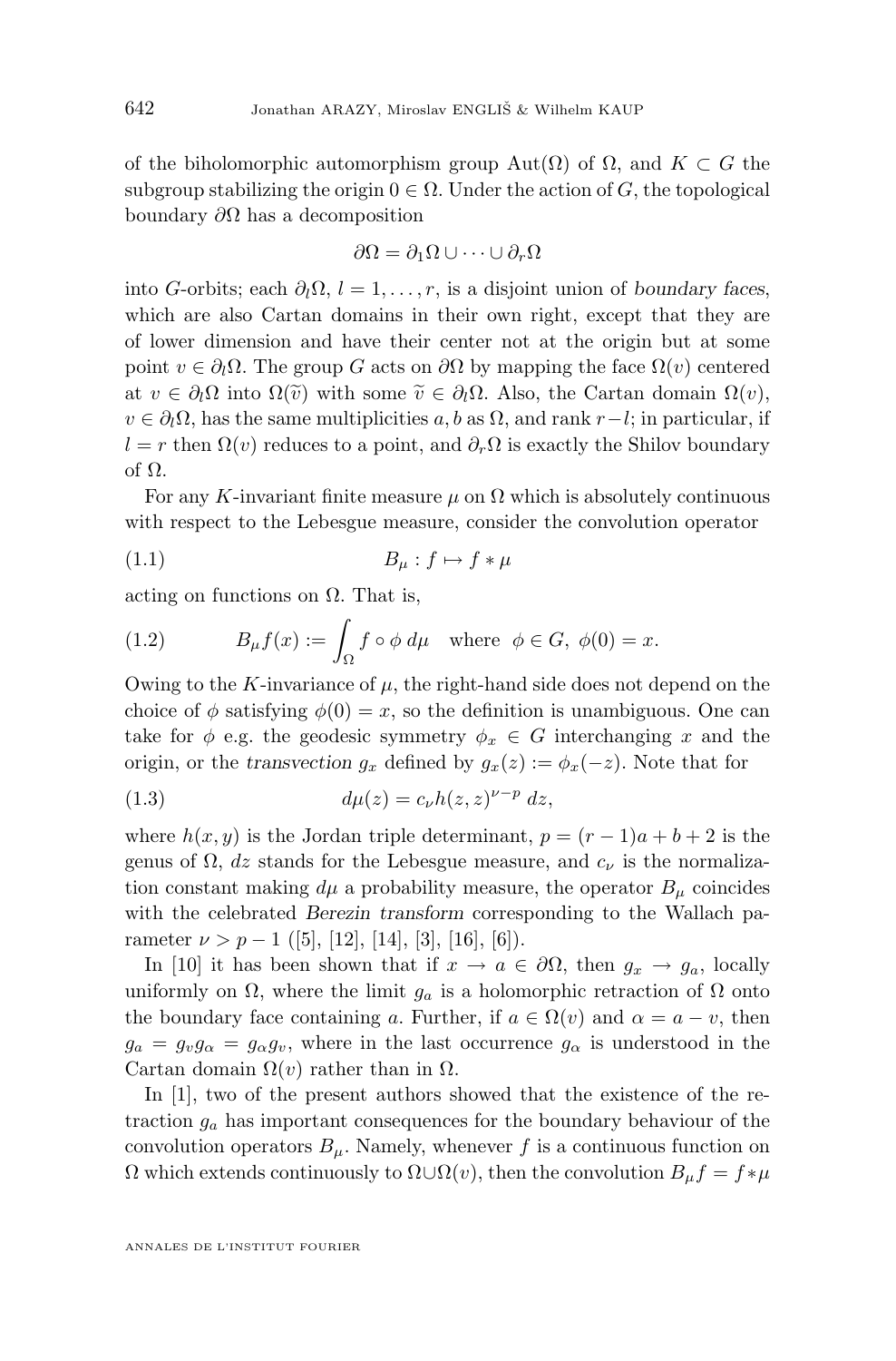is also continuous on  $\Omega \cup \Omega(v)$ ; further, the restriction of  $B_{\mu}f$  to  $\Omega(v)$  depends only on the restriction of f to  $\Omega(v)$ , and the operator

(1.4) 
$$
f|_{\Omega(v)} \mapsto (B_{\mu}f)|_{\Omega(v)}
$$

is again an operator of the form  $(1.1)$ , except that the convolution is taken in  $\Omega(v)$  rather than in  $\Omega$  and in the place of  $\mu$  there is some  $K_v$ -invariant finite measure  $\mu_v$  on  $\Omega(v)$  (K<sub>v</sub> being the K-group for  $\Omega(v) \cong G_v/K_v$ ).

The actual determination of the measures  $\mu_v$  from  $\mu$  and v remained an open problem in [\[1\]](#page-16-0); in particular, it was conjectured there that for the case  $(1.3)$  of the Berezin transforms, the operators  $(1.1)$  are also of that type, though possibly with different  $\nu$ .

The aim of this note is to prove the last conjecture in full: we exhibit an explicit formula relating  $\mu$  and  $\mu_v$ , which implies in particular that if  $\mu$  is of the form [\(1.3\)](#page-2-0) and  $v \in \partial_l \Omega$ , then  $\mu_v$  is also of the form (1.3) — taken in the Cartan domain  $\Omega(v)$  instead of  $\Omega$  — except that  $\nu$  gets replaced by  $\nu - \frac{la}{2}$ . The proof goes by transferring everything, via the Cayley transform, from the bounded domain  $\Omega$  into its unbounded realization as Siegel domain of type II, where additional computational machinery is available. This is done in Section 2.

Our second result is that the unbounded realization also yields a very simple formula for the holomorphic retraction  $g_v$ : namely, upon conjugation with the Cayley transform,  $g_v$  becomes simply the orthogonal projection onto (the image of) the corresponding boundary face  $\Omega(v)$ . This is proved in Section [3,](#page-10-0) where also the special case of matrix balls — *i.e.* of Cartan domains of type I in the notation of Hua's book  $[9]$  — is worked out as an example.

#### **2.** The measures  $\mu_v$

As in the Introduction let  $\Omega = G/K$  be a Cartan domain in  $\mathbb{C}^d$  of type  $(r, a, b)$ , given in its Harish-Chandra realization; and let  $\phi_x$  and  $g_x$ ,  $x \in \Omega$ , be the geodesic symmetries interchanging x and the origin and the transvections  $g_x(z) = \phi_x(-z)$ , respectively.

We will use the language of Jordan theory, see e.g. [\[11\]](#page-16-0), [\[7\]](#page-16-0) or [\[2\]](#page-16-0) for the details and notation. In particular, we let  $Z \ (\cong \mathbb{C}^d)$  stand for the JB<sup>\*</sup>triple whose unit ball is  $\Omega$ ,  $\{xyz\}$  for the triple product of Z,  $D(x, y)$  for the multiplication operators  $D(x,y)z = \{xyz\}$ , and  $Q(x)$  for the (antilinear) quadratic operator  $Q(x)z = \{xzx\}$ . An element  $v \in Z$  is a *tripotent* if  $\{vvv\} = v$ . Two tripotents u, v are said to be *orthogonal* if  $D(u, v) = 0$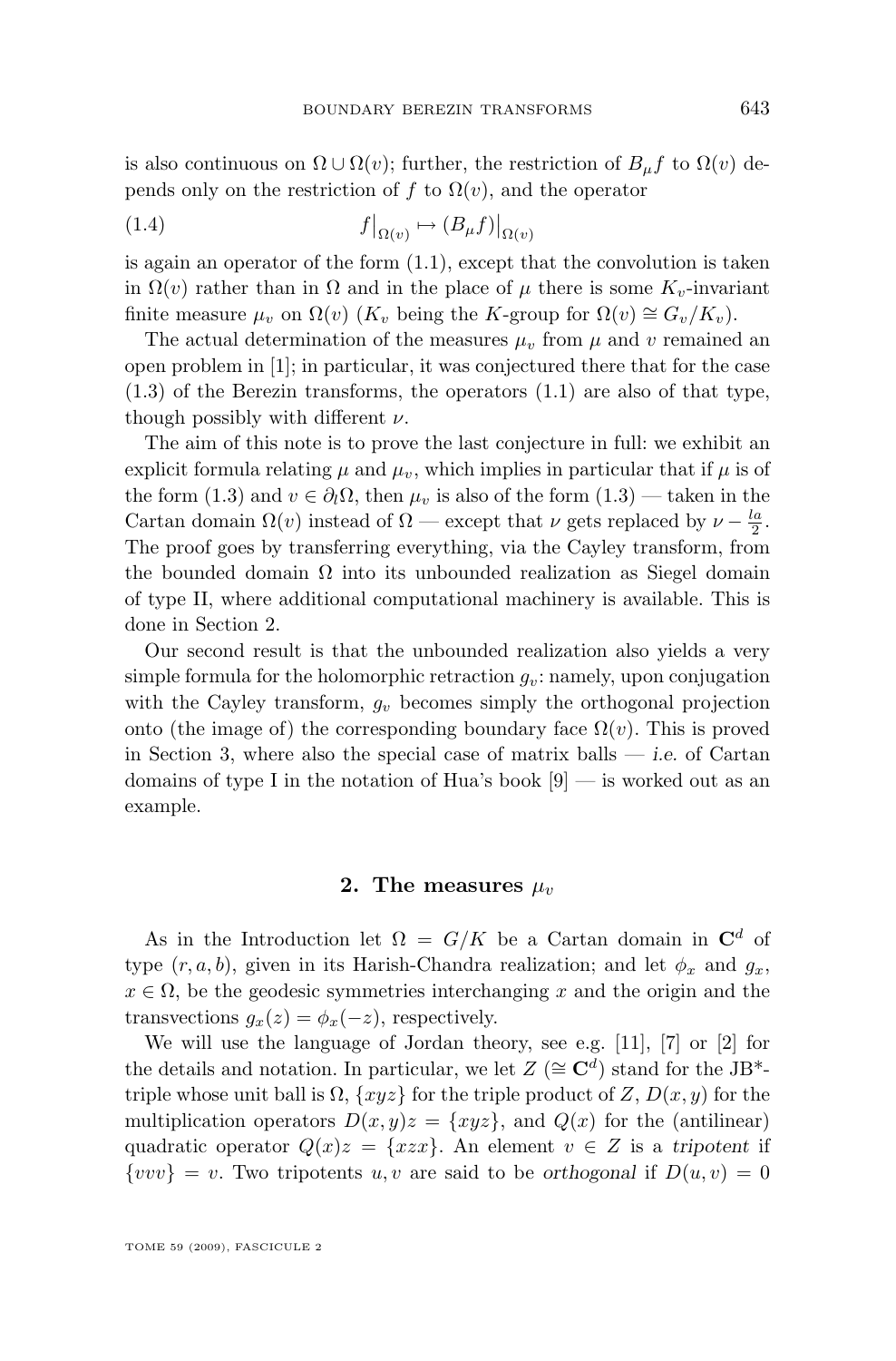<span id="page-4-0"></span>(this is equivalent to  $D(v, u) = 0$ ). Associated to a tripotent v is the *Peirce decomposition*

(2.1) 
$$
Z = Z_1(v) \oplus Z_{1/2}(v) \oplus Z_0(v),
$$

with  $Z_{\nu}(v) = \text{Ker}(D(v, v) - \nu)$  for  $\nu = 0, \frac{1}{2}, 1$ . Each  $Z_{\nu}(v)$  is a subtriple of  $Z$ , and  $Z_1(v)$  is a JB<sup>\*</sup>-algebra under the product  $x \circ y = \{xvy\}$ , with unit v and involution  $z^* = \{vzv\}$ . A tripotent v is called *minimal* if  $\dim Z_1(v) = 1$ and is called *maximal* if  $Z_0(v) = 0$ .

To a system  $e_1, \ldots, e_m$  of pairwise orthogonal tripotents, there is similarly associated the *joint Peirce decomposition*

(2.2) 
$$
Z = \bigoplus_{0 \le i \le j \le m} Z_{ij}
$$

of Z into subspaces

(2.3) 
$$
Z_{ij} = \Big\{ z \in \mathbf{C}^d : D(e_k, e_k) z = \frac{\delta_{ik} + \delta_{jk}}{2} z_0, \forall k = 1, ..., m \Big\},\
$$

of which  $(2.1)$  is a special case (for  $m = 1$ ).

Any maximal system of pairwise orthogonal minimal tripotents  $e_1, \ldots, e_r$ is called a *frame*; its cardinality r is the same for all frames in Z and equal to the *rank* of Ω. The characteristic multiplicities

$$
a := \begin{cases} 2, & r = 1\\ \dim Z_{12}, & \text{otherwise} \end{cases}
$$

and

$$
b:=\dim Z_{01}
$$

then depend neither on the ordering nor on the choice of the frame  $e_1, \ldots, e_r.$ 

Any  $z \in Z$  can be written in the form (called the "polar-spectral decomposition" of  $z$ )

$$
z = k(t_1e_1 + \cdots + t_re_r),
$$

where  $k \in K$  and  $t_1 \geq t_2 \geq \cdots \geq 0$ . The numbers  $t_1, \ldots, t_r$  depend only on z (but not on the Jordan frame  $e_1, \ldots, e_r$  used) and generalize the singular values of rectangular matrices. Further, z belongs to  $\Omega$ ,  $\partial\Omega$  or  $\partial_l\Omega$  $(l = 1, \ldots, r)$ , respectively, if and only if  $t_1 < 1$ ,  $t_1 = 1$ , or  $1 = t_1 = \cdots =$  $t_l > t_{l+1} \geqslant \cdots \geqslant t_r$ ; and z is a tripotent in  $\partial_l \Omega$  (or, a tripotent of *rank l*) if and only if  $t_1 = \cdots = t_l = 1$ ,  $t_{l+1} = \cdots = t_r = 0$ . For any such tripotent, the intersection

$$
\Omega_0(v) := \Omega \cap Z_0(v)
$$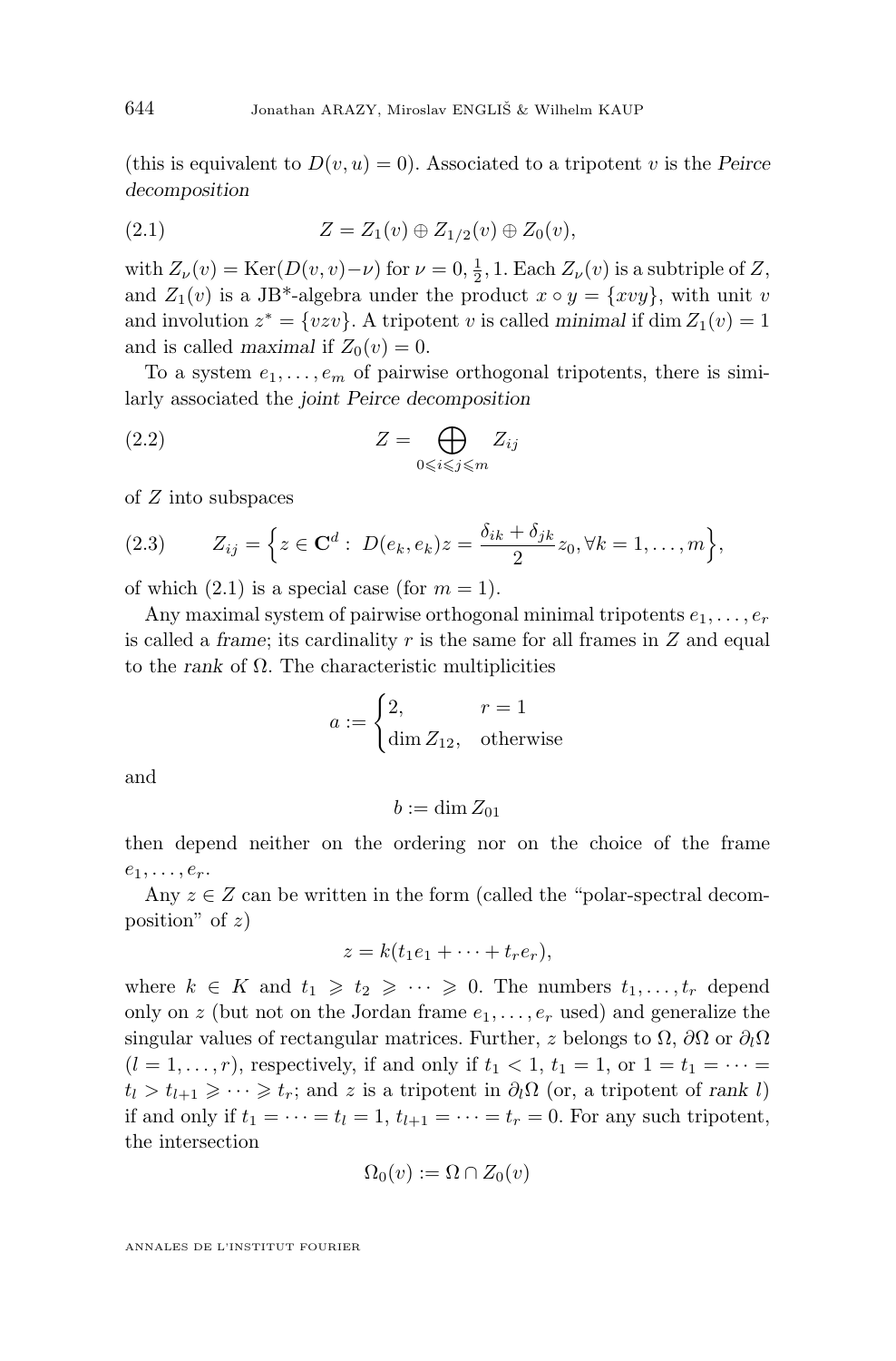<span id="page-5-0"></span>is a Cartan domain of type  $(r - l, a, b)$ , and its translate

$$
\Omega(v) := v + \Omega_0(v)
$$

is precisely the boundary face centered at v. (The closure  $\overline{\Omega(v)}$  is a face in the sense of convex geometry, *i.e.* intersection of  $\overline{\Omega}$  with a supporting real hyperplane in Z. Further,  $\Omega(v)$  is also a "holomorphic arc component" in the sense of being a maximal set whose points can be connected to one another by a chain of holomorphic images of the disc. See [\[11\]](#page-16-0), Chapter 6.) All boundary faces arise in this way. The element

$$
e := e_1 + e_2 + \cdots + e_r
$$

is a maximal tripotent.

Recall that in any Jordan algebra J with unit e and product  $x \circ y$  and element x is called *invertible* if it has a (necessarily unique) inverse  $y =$ :  $x^{-1}$  satisfying  $x \circ y = e$  and  $x^2 \circ y = x$ . In the special case that the Jordan algebra arises as  $J = Z_1(e)$  for a tripotent of the JB<sup>\*</sup>-triple Z, the invertibility of  $z \in J$  is equivalent to the invertibility of the operator  $Q(z)$  on J and then  $z^{-1} = Q(z)^{-1}Q(e)z$ . In particular, taking the inverse is a rational map on  $J$  that can be written (see e.g. [\[15,](#page-17-0) Chapter 4]) in exact (*i.e.* reduced) form as  $z^{-1} = p(z)/N(z)$ , where  $p : J \to J$  is a polynomial which generalizes the matrix adjoint and  $N : J \to \mathbb{C}$  is a polynomial called the *determinant polynomial*, or *Koecher norm*, of the Jordan algebra. In particular, fixing a Jordan frame  $e_1, \ldots, e_r$  of Z the above applies to the Jordan algebras  $Z_1(e_1 + \cdots + e_i)$ ,  $1 \leq i \leq r$ ; we denote the corresponding determinant polynomials by  $N_j$  and extend them to all of Z by defining  $N_j(z) := N_j(P_{1j}(z))$ , where  $P_{1j}$  is the canonical projection of Z onto  $Z_1(e_1 + \cdots + e_i)$  given by the Peirce decomposition [\(2.1\)](#page-4-0). For an r-tuple  $\mathbf{m} = (m_1, \ldots, m_r)$  of integers satisfying  $m_1 \geqslant m_2 \geqslant \cdots \geqslant m_r \geqslant 0$ , the *conical polynomial* N**<sup>m</sup>** associated with **m** is

$$
N^{\mathbf{m}} := N_1^{m_1 - m_2} N_2^{m_2 - m_3} \cdots N_r^{m_r}.
$$

In particular,

$$
N^{\mathbf{m}}\Big(\sum_{j=1}^r t_j e_j\Big) = \prod_{j=1}^r t_j^{m_j}.
$$

For all  $z \in Z$  and all  $\lambda = (\lambda_1, \ldots, \lambda_r) \in \mathbb{C}^r$  such that for some integer l

$$
N_j(z) > 0
$$
,  $\forall j \leq l$  and  $\lambda_k = 0$ ,  $\forall k > l$ 

we can even define

(2.4) 
$$
N^{\lambda}(z) := \prod_{j=1}^{l} N_j^{\lambda_j - \lambda_{j+1}}(z),
$$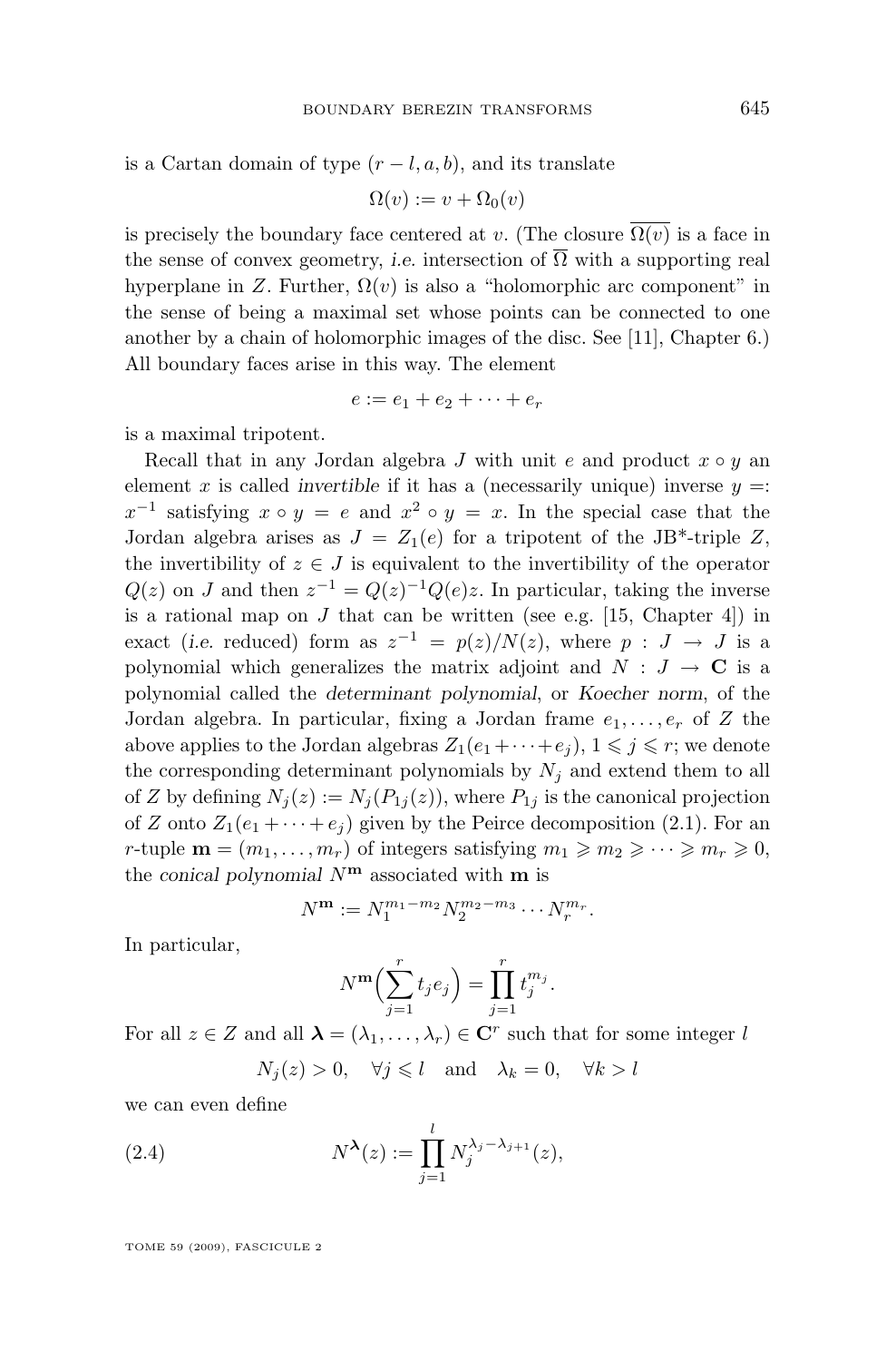where for convenience we have put  $\lambda_{r+1} := 0$ . This applies, in particular, for  $l = r$  to all z in the convex cone

$$
\Lambda := \{ \exp x : \ x = x^* \in Z_1(e) \}
$$

of *positive elements* in  $Z_1(e)$  since  $N_j > 0$  on  $\Lambda$  for all j.

The *Cayley transform*  $\gamma = \gamma^{[\Omega, e]}$  associated with the domain  $\Omega$  and a maximal tripotent  $e \in Z$  is defined by<sup>(1)</sup>

(2.5) 
$$
\gamma(z) = (e - z_1) \circ (e + z_1)^{-1} - 2\{(e + z_1)^{-1}, e, z_{1/2}\}\
$$

$$
= \{e - z_1 - 2z_{1/2}, e, (e + z_1)^{-1}\},
$$

for  $z = z_1 + z_{1/2} \in Z_1(e) \oplus Z_{1/2}(e) = Z$ . Let  $F : Z_{1/2}(e) \times Z_{1/2}(e) \rightarrow Z_1(e)$ be the  $Z_1(e)$ -valued Hermitian form

$$
F(x,y) := \{x,y,e\},\
$$

and define

$$
\tau(z) := \frac{z_1 + z_1^*}{2} - F(z_2, z_2).
$$

Then the Cayley transform (2.5) maps Ω biholomorphically onto the *Siegel domain*

$$
(2.6) \qquad \qquad \mathcal{S} := \{ z \in Z : \ \tau(z) \in \Lambda \}.
$$

Its inverse is given by

$$
\gamma^{-1}(w) = (e - w_1) \circ (e + w_1)^{-1} - 4\{(e + w_1)^{-1}, e, w_2\}
$$
  
=  $\{e - w_1 - 4w_2, e, (e + w_1)^{-1}\}.$ 

The following lemma is immediate from the definition (2.5) of  $\gamma$ . Note that  $\gamma$  maps e into 0 and 0 into e.

LEMMA 2.1. — Let  $e = e_1 + \cdots + e_r$  be a maximal tripotent and  $v =$  $e_1 + \cdots + e_l$  *a tripotent of rank l. Then for any*  $x \in Z_0(v)$ ,

$$
\gamma(v+x) = 0 + \gamma^{[\Omega_0(v), e-v]}(x),
$$
  
\n
$$
\gamma(0+x) = v + \gamma^{[\Omega_0(v), e-v]}(x),
$$
  
\n
$$
\gamma^{-1}(v+x) = 0 + (\gamma^{[\Omega_0(v), e-v]})^{-1}(x),
$$
  
\n
$$
\gamma^{-1}(0+x) = v + (\gamma^{[\Omega_0(v), e-v]})^{-1}(x),
$$

where  $\gamma^{\left[\Omega_0(v),e-v\right]}$  stands for the Cayley transform associated with the Car- $\tan$  *domain*  $\Omega_0(v)$  *and its maximal tripotent*  $e - v$ *.* 

<span id="page-6-0"></span>

 $(1)$  The Cayley transform defined here differs slightly from the one used by many other authors (that will also occur in Section [3\)](#page-10-0).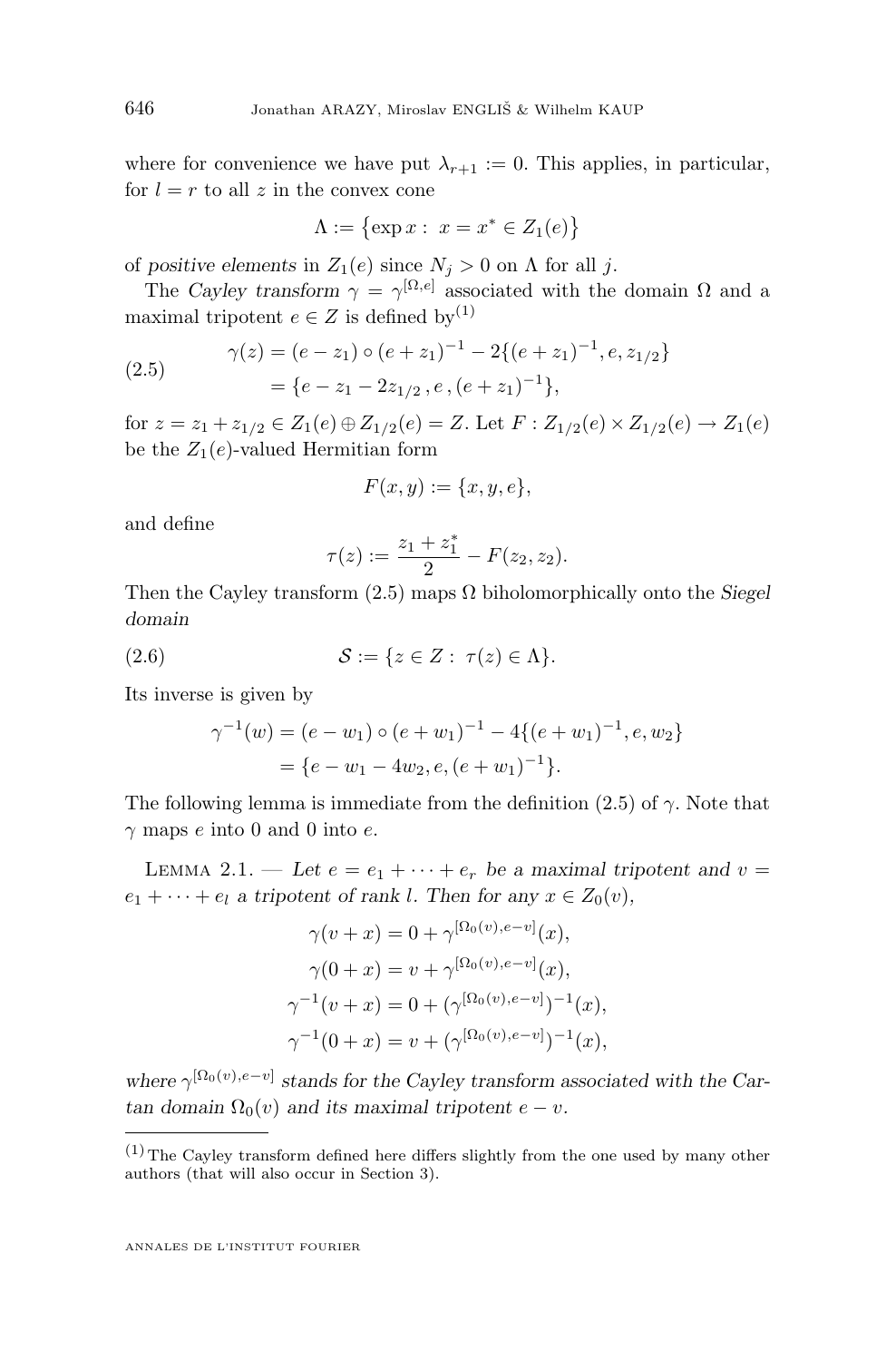<span id="page-7-0"></span>*In particular,*  $\gamma$  *maps the boundary face*  $\Omega(v)$  *of*  $\Omega$  *biholomorphically onto the boundary face*  $S_0(v)$  *of* S, where

$$
\mathcal{S}_0(v) = \text{the interior of } \overline{\mathcal{S}} \cap Z_0(v)
$$

(where the interior is understood in  $Z_0(v)$ , and the bar over S denotes the *closure*).

It has been proved in [\[14\]](#page-16-0) (see also [\[4\]](#page-16-0)) that for "any" linear operator  $T$ on  $C^{\infty}(\Omega)$  which commutes with G, *i.e.* 

$$
T(f \circ \phi) = (Tf) \circ \phi, \quad \forall \phi \in G,
$$

the functions

$$
e_{\boldsymbol{\lambda}}(z) := N^{\boldsymbol{\lambda}}(\tau(\gamma(z))), \quad z \in \Omega, \ \boldsymbol{\lambda} \in \mathbf{C}^r,
$$

are eigenfunctions of T:

$$
(2.7) \t\t T e_{\lambda} = T(\lambda) e_{\lambda},
$$

for any  $\lambda$  for which  $e_{\lambda}$  belongs to the domain of T. This applies, in particular, to all G-invariant differential operators T on  $\Omega$ , as well as to all convolution operators  $T = B_{\mu}$  of the form [\(1.1\)](#page-2-0) with K-invariant finite measures  $\mu$ . For the former,  $Te_{\lambda}$  is defined for any  $\lambda \in \mathbb{C}^{r}$  and the map  $T \mapsto \widetilde{T}(\lambda + \rho)$ , with  $\rho$  defined by

$$
\rho_j = \frac{j-1}{2}a + \frac{b+1}{2}, \quad j = 1, \dots, r,
$$

is known as the *Harish-Chandra isomorphism*; its image consists precisely of all polynomials on  $\mathbb{C}^r$  invariant under the Weyl group  $\mathfrak W$  generated by all permutations of the coordinates  $\lambda_1, \ldots, \lambda_r$  and the sign change  $\lambda_1 \mapsto -\lambda_1$ . For  $T = B_{\mu}$ , we will write just  $\tilde{\mu}(\lambda)$  instead of  $\tilde{T}(\lambda)$ ; note that in view of the K-invariance of  $\mu$ , we then have  $Te_{\lambda} = T\phi_{\lambda}$  where  $\phi_{\lambda}$  are the *spherical functions*

$$
\phi_{\boldsymbol{\lambda}}(z) := \int_K e_{\boldsymbol{\lambda}}(kz) \, dk,
$$

dk being the normalized Haar measure on K. It is known that, unlike  $e_{\lambda}$ which is always unbounded,  $\phi_{\lambda}$  is a bounded function on  $\Omega$  whenever  $\lambda$  belongs to the set

 $W :=$  the closed convex hull of  $\{\boldsymbol{\rho} + \pi \boldsymbol{\rho} : \pi \in \mathfrak{W}\}.$ 

Since  $\mu$  is assumed to be finite,  $\tilde{\mu}$  is thus defined at least for  $\lambda \in W$  (in particular — on some open set containing  $\rho$ ) and is analytic there. Finally, for  $\mu$  of the form [\(1.3\)](#page-2-0) (so that  $B_{\mu}$  is a Berezin transform), the eigenvalues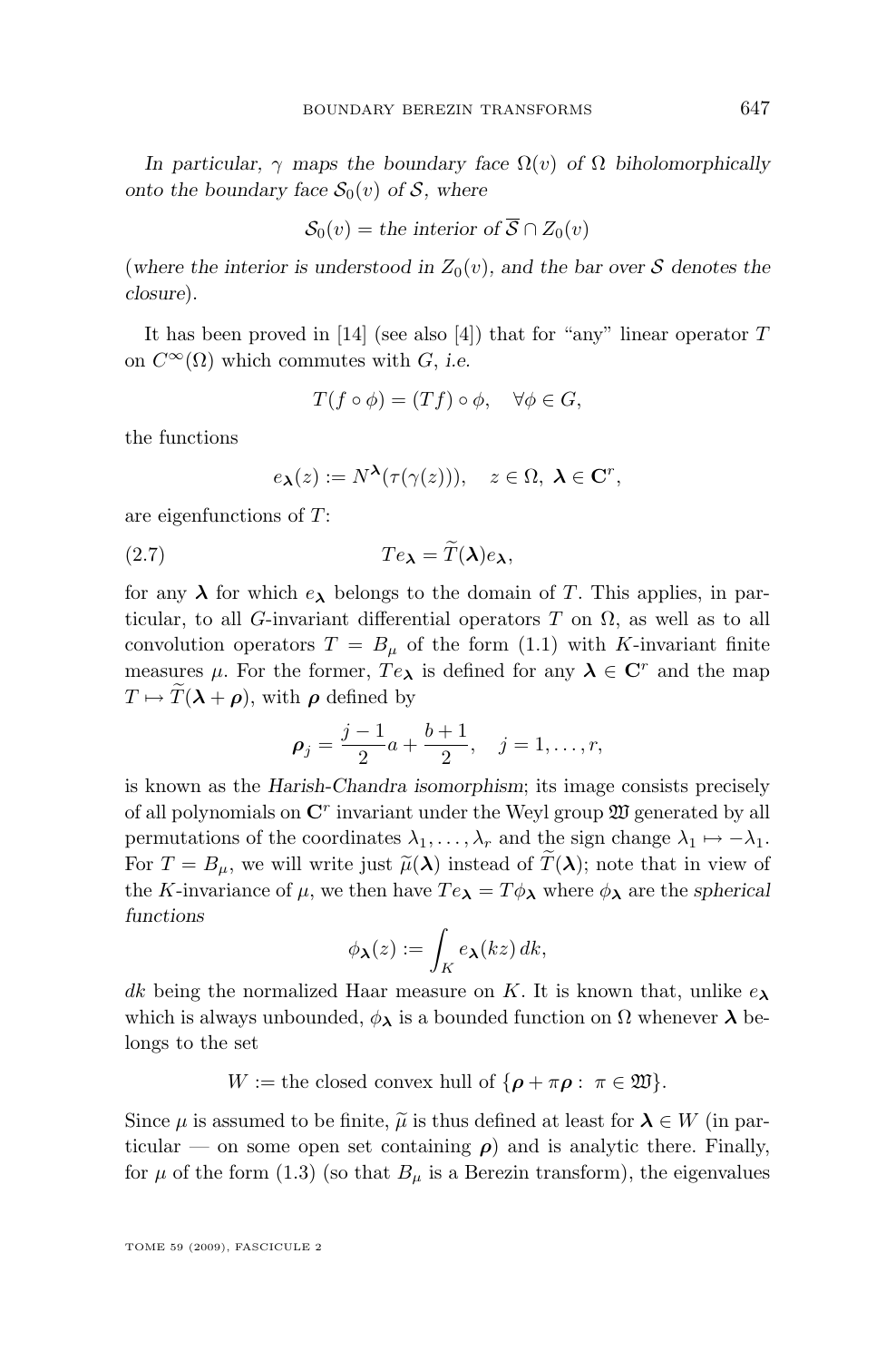<span id="page-8-0"></span>were computed explicitly by Unterberger and Upmeier [\[14\]](#page-16-0) (see also [\[4\]](#page-16-0)): the result is

$$
(2.8) \qquad \widetilde{\mu}(\lambda) = \prod_{j=1}^{r} \frac{\Gamma(\nu + \lambda_j - \frac{d}{r} - \frac{j-1}{2}a)\Gamma(\nu + 2\rho_j - \lambda_j - \frac{d}{r} - \frac{j-1}{2}a)}{\Gamma(\nu - \frac{d}{r} - \frac{j-1}{2}a)\Gamma(\nu + 2\rho_j - \frac{d}{r} - \frac{j-1}{2}a)}.
$$

THEOREM 2.2. — Let  $\mu$  be a K-invariant measure on  $\Omega$ , absolutely *continuous with respect to the Lebesgue measure,* v *a tripotent of rank* l*,*  $\Omega(v)$  the boundary face with center v and  $\mu_v$  the associated measure on *the Cartan domain*  $\Omega_0(v)$ *. Then* 

$$
\widetilde{\mu}_v(\lambda_1,\ldots,\lambda_{r-l})=\widetilde{\mu}(\lambda_1,\ldots,\lambda_{r-l},0,\ldots,0)
$$

*for all*  $(\lambda_1, \ldots, \lambda_{r-l}, 0, \ldots, 0) \in W$ *.* 

Note that in view of the injectivity of the Harish-Chandra transform  $\mu \mapsto \tilde{\mu}$ , the formula in Theorem 2.2 determines the measure  $\mu_v$  uniquely.

*Proof.* — Choosing a suitable Jordan frame, we may assume that  $v =$  $e_{r-l+1}+\cdots+e_r$ . Let  $\gamma$  and  $\mathcal S$  be the Cayley transform and the Siegel domain, respectively, associated to the maximal tripotent  $e = e_1 + \cdots + e_r$ . We will use the subscript  $[v]$  or the superscript  $[v]$  to denote objects corresponding to the Cartan domain  $\Omega_0(v)$  and the boundary face  $\Omega(v) = v + \Omega_0(v)$  instead of  $\Omega$ ; in particular, the ambient complex space is  $Z_{[v]} = Z_0(v)$ , the element

$$
e_{[v]} := e - v = e_1 + \dots + e_{r-l}
$$

is a maximal tripotent of  $\Omega_0(v)$ , and the Cayley transform  $\gamma_{[v]}$  associated to  $\Omega_0(v)$  and  $e_{[v]}$  coincides with the  $\gamma^{\lbrack \Omega_0(v),e-v]}$  from Lemma [2.1,](#page-6-0) which also relates it to the Cayley transform  $(2.5)$  associated with  $\Omega$  and  $e$ . The same lemma also shows that the corresponding Siegel domain  $S_{[v]}$  =  $\gamma_{[v]}(\Omega_0(v))$  coincides with the boundary face  $\gamma(\Omega(v)) = \mathcal{S}_0(v)$  of S. Further,  $Z_{1}^{[v]}$  $\mathcal{I}_{1/2}^{[v]}(e_{[v]}) = Z_0(v) \cap Z_{1/2}(e)$  and  $F(x, y) = \{x, y, e\} = \{x, y, e_{[v]}\} =$  $F_{[v]}(x, y)$  for  $x, y \in Z_0(v) \cap Z_{1/2}(e)$ ; it follows that  $\tau_{[v]}$  is just the restriction of  $\tau$  to  $Z_0(v)$ , and its image is contained in  $Z_0(v) \cap Z_1(e)$ . Finally, the Jordan algebras  $Z_1(e_1 + \cdots + e_j)$ ,  $1 \leq j \leq r - l$ , are the same for  $\Omega_0(v)$  as for  $\Omega$ , since they are contained in  $Z_0(v) \cap Z_1(e)$ . It follows that

(2.9) 
$$
N_j^{[v]}(\tau_{[v]}(w)) = N_j(\tau(w)) > 0, \quad \forall j = 1, ..., r - l, \ \forall w \in S_0(v),
$$

and

$$
N_{[v]}^{(\lambda_1, ..., \lambda_{r-1})}(\tau_{[v]}(w)) = N^{(\lambda_1, ..., \lambda_{r-1}, 0, ..., 0)}(\tau(w)), \quad \forall w \in S_0(v)
$$

where the right-hand side makes sense in view of [\(2.4\)](#page-5-0) and (2.9).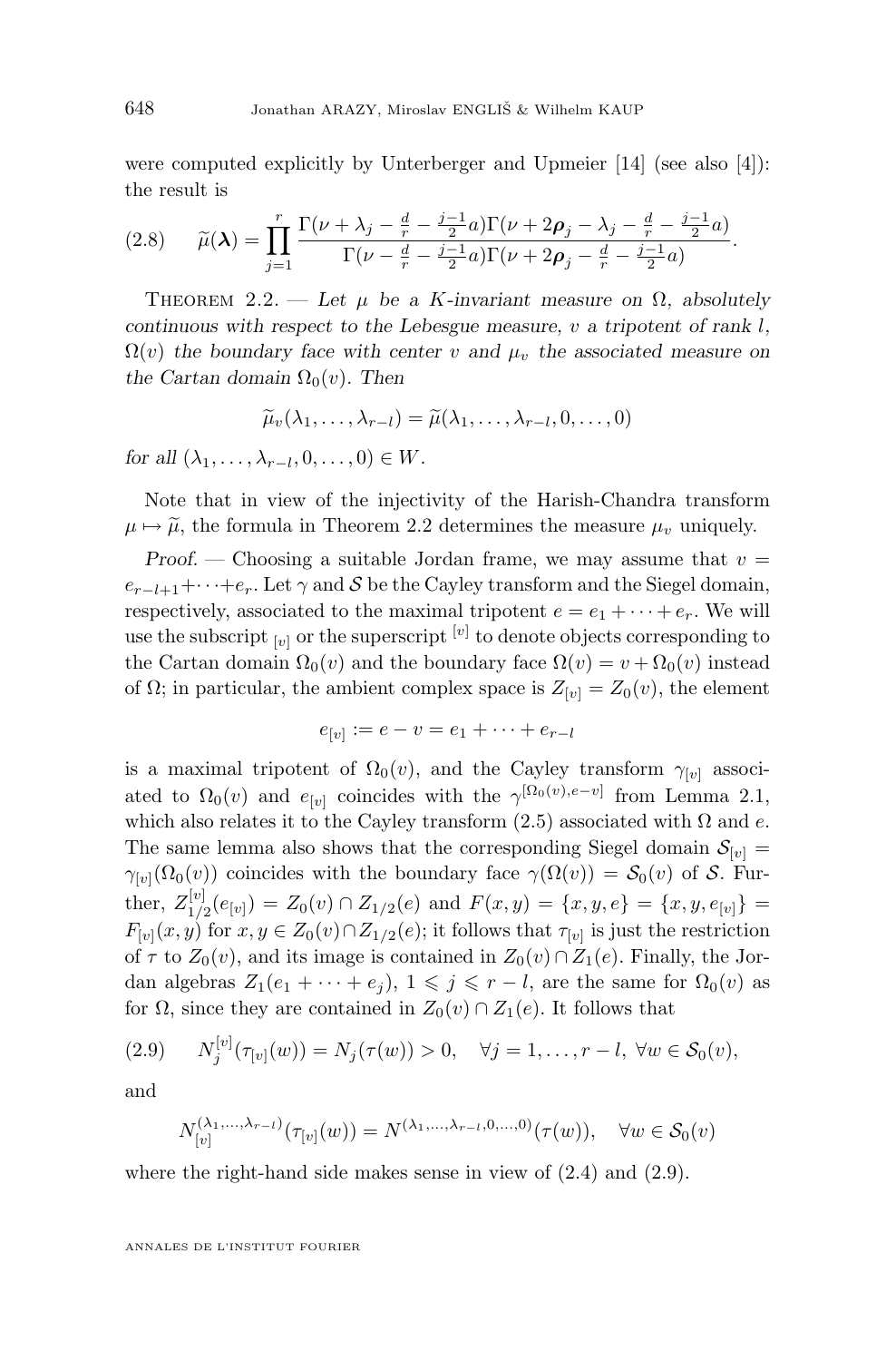<span id="page-9-0"></span>Combining this with the facts about the Cayley transforms mentioned a few lines above and with Lemma [2.1,](#page-6-0) we get

(2.10) 
$$
e_{\lambda}^{[v]}(x) = N_{[v]}^{\lambda}(\tau_{[v]}(\gamma_{[v]}(x)))
$$

$$
= N^{(\lambda,0)}(\tau(\gamma(v+x))) = e_{(\lambda,0)}(v+x), \quad \forall x \in \Omega_0(v),
$$

where, for brevity, we write  $(\lambda_1, \ldots, \lambda_{r-l}) = \lambda$  and  $(\lambda_1, \ldots, \lambda_{r-l}, 0, \ldots, 0) =$  $(\lambda, 0)$ , and  $e_{(\lambda,0)}$  is extended continuously to  $\Omega(v)$  via [\(2.9\)](#page-8-0). Consequently, for any  $x \in \Omega_0(v)$ ,

$$
\widetilde{\mu}_v(\lambda)e_{\lambda}^{[v]}(x) = (B_{\mu_v}^{[v]}e_{\lambda}^{[v]})(x) \text{ by (2.7)}
$$
\n
$$
= (B_{\mu}e_{(\lambda,0)})(v+x) \text{ by the definition of } \mu_v
$$
\n
$$
= \widetilde{\mu}(\lambda,0)e_{(\lambda,0)}(v+x) \text{ by (2.7) again}
$$
\n
$$
= \widetilde{\mu}(\lambda,0)e_{\lambda}^{[v]}(x).
$$

Since  $e_{\lambda}^{[v]}$  $\lambda^{[v]}$  does not vanish identically on  $\Omega_0(v)$  (for instance,  $e^{[v]}$ )  ${\bf x}^{[v]}(0)=1$ ), we must have  $\tilde{\mu}_v(\lambda) = \tilde{\mu}(\lambda, 0)$ , which proves the theorem.

COROLLARY 2.3. — If  $\mu$  is of the form [\(1](#page-2-0).3) for some  $\nu > p-1$ , then  $\mu_v$ *is of the same form* (*with respect to*  $\Omega_0(v)$ ) *only with*  $\nu$  *replaced by*  $\nu - \frac{la}{2}$ , *where*  $l = \text{rank } v$ .

*Proof.* — For  $\mu$  as in [\(1.3\)](#page-2-0) we have by [\(2.8\)](#page-8-0)

$$
(2.11) \quad \widetilde{\mu}(\lambda_1, \ldots, \lambda_{r-l}, 0, \ldots, 0)
$$
\n
$$
= \prod_{j=1}^r \frac{\Gamma(\nu + \lambda_j - \frac{d}{r} - \frac{j-1}{2}a)\Gamma(\nu + 2\rho_j - \lambda_j - \frac{d}{r} - \frac{j-1}{2}a)}{\Gamma(\nu - \frac{d}{r} - \frac{j-1}{2}a)\Gamma(\nu + 2\rho_j - \frac{d}{r} - \frac{j-1}{2}a)}
$$
\n
$$
= \prod_{j=1}^{r-l} \frac{\Gamma(\nu + \lambda_j - \frac{d}{r} - \frac{j-1}{2}a)\Gamma(\nu + 2\rho_j - \lambda_j - \frac{d}{r} - \frac{j-1}{2}a)}{\Gamma(\nu - \frac{d}{r} - \frac{j-1}{2}a)\Gamma(\nu + 2\rho_j - \frac{d}{r} - \frac{j-1}{2}a)}.
$$

On the other hand, for  $\Omega_0(v) =: \Omega^{[v]}$  in the place of  $\Omega$  we have  $r^{[v]} = r - l$ ,  $a^{[v]} = a, b^{[v]} = b$ , so  $\rho_j^{[v]} = \rho_j$  while

$$
\frac{d^{[v]}}{r^{[v]}} = \frac{r^{[v]} - 1}{2}a^{[v]} + b^{[v]} + 1 = \frac{r - l - 1}{2}a + b + 1 = \frac{d}{r} - \frac{la}{2}.
$$

Thus for a measure  $\eta$  of the form [\(1.3\)](#page-2-0) but on  $\Omega_0(v)$  and with  $\sigma$  in the place of  $\nu$  we have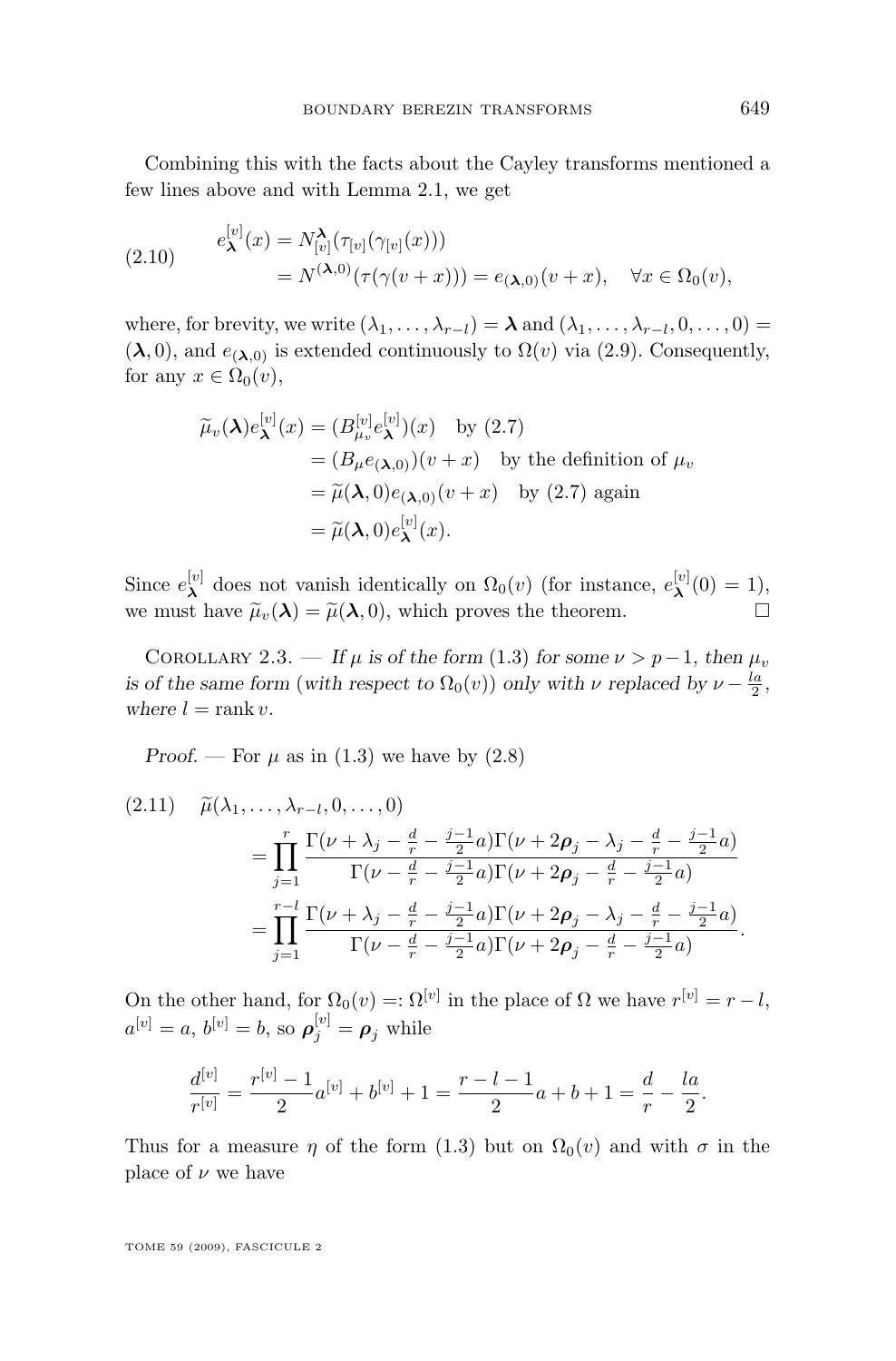$$
(2.12) \quad \widetilde{\eta}(\lambda_1,\ldots,\lambda_{r-l})
$$
\n
$$
= \prod_{j=1}^{r-l} \frac{\Gamma(\sigma+\lambda_j-\frac{d^{[v]}}{r^{[v]}}-\frac{j-1}{2}a^{[v]})\Gamma(\sigma+2\rho_j^{[v]}-\lambda_j-\frac{d^{[v]}}{r^{[v]}}-\frac{j-1}{2}a^{[v]})}{\Gamma(\sigma-\frac{d^{[v]}}{r^{[v]}}-\frac{j-1}{2}a^{[v]})\Gamma(\sigma+2\rho_j^{[v]}-\frac{d^{[v]}}{r^{[v]}}-\frac{j-1}{2}a^{[v]})}
$$
\n
$$
= \prod_{j=1}^{r-l} \frac{\Gamma(\sigma+\lambda_j-\frac{d}{r}+\frac{l_2}{2}-\frac{j-1}{2}a)\Gamma(\sigma+2\rho_j-\lambda_j-\frac{d}{r}+\frac{l_2}{2}-\frac{j-1}{2}a)}{\Gamma(\sigma-\frac{d}{r}+\frac{l_2}{2}-\frac{j-1}{2}a)\Gamma(\sigma+2\rho_j-\frac{d}{r}+\frac{l_2}{2}-\frac{j-1}{2}a)}.
$$

Comparing [\(2.11\)](#page-9-0) and (2.12), we see that  $\tilde{\mu} = \tilde{\eta}$  if  $\nu = \sigma + \frac{la}{2}$ . Since the function  $\tilde{\alpha}$  determines a uniqually this completes the proof. function  $\tilde{\eta}$  determines  $\eta$  uniquely, this completes the proof.

Note that since  $\rho^{[v]} = \rho$ , we have  $W_{[v]} = W \cap (\mathbf{C}^{r-l} \times \{0\}),$  so that  $(\lambda, 0) \in W$  whenever  $\lambda \in W_{[v]}.$ 

We also remark that the relation  $\sigma = \nu - \frac{la}{2}$  can be rewritten as

$$
\nu - \frac{p-1}{2} = \sigma - \frac{p^{[v]}-1}{2}
$$

.

In particular,  $\nu > p - 1$  implies that  $\sigma > \frac{p^{[v]} + p}{2} - 1 = p^{[v]} - 1 + \frac{la}{2} > p^{[v]} - 1$ as well.

#### **3.** The retraction  $\rho_n$  on Siegel domains

Consider again a bounded symmetric domain  $\Omega \subset Z$  in its Harish-Chandra realization that is not necessarily irreducible in the sequel. Throughout we denote by  $\sigma \in K \subset G$  the symmetry at the origin defined by  $\sigma(z) = -z$ . For every  $a \in \overline{\Omega}$  we will describe in more detail the limit transvection

$$
g_a := \lim_{\Omega \ni x \to a} g_x
$$

on  $\Omega$  by using a suitable Siegel domain realization. The image of  $g_a$  is known to be a holomorphic arc component  $\Omega(v)$  of  $\overline{\Omega}$  for some tripotent  $v \in Z$ . Because of  $g_a = gg_v g^{-1}$  for a suitable  $g \in G$  it is enough to study the special case  $a = v$  for a fixed tripotent  $v \in Z$  in the following. There exists an open connected neighbourhood  $U \subset Z$  of  $\Omega \cup \Omega(v)$  such that  $g_v$ extends to a holomorphic map  $g_v: U \to U$  with  $g_v = g_v^2$  and range  $\Omega(v)$ — thus justifying the name "limit retraction".

Consider the Peirce decomposition [\(2.1\)](#page-4-0) associated to v and let  $P_{\nu}$  =  $P_{\nu}(v) \in \text{End}(Z)$  stand for the canonical projection with range  $Z_{\nu}(v)$  for  $\nu = 1, 1/2, 0$ . Also let  $e \in Z$  be a maximal tripotent such that  $v, e - v$  are orthogonal tripotents in Z. With  $\gamma = \gamma^{[\Omega, e]}$  we denote the Cayley transform

<span id="page-10-0"></span>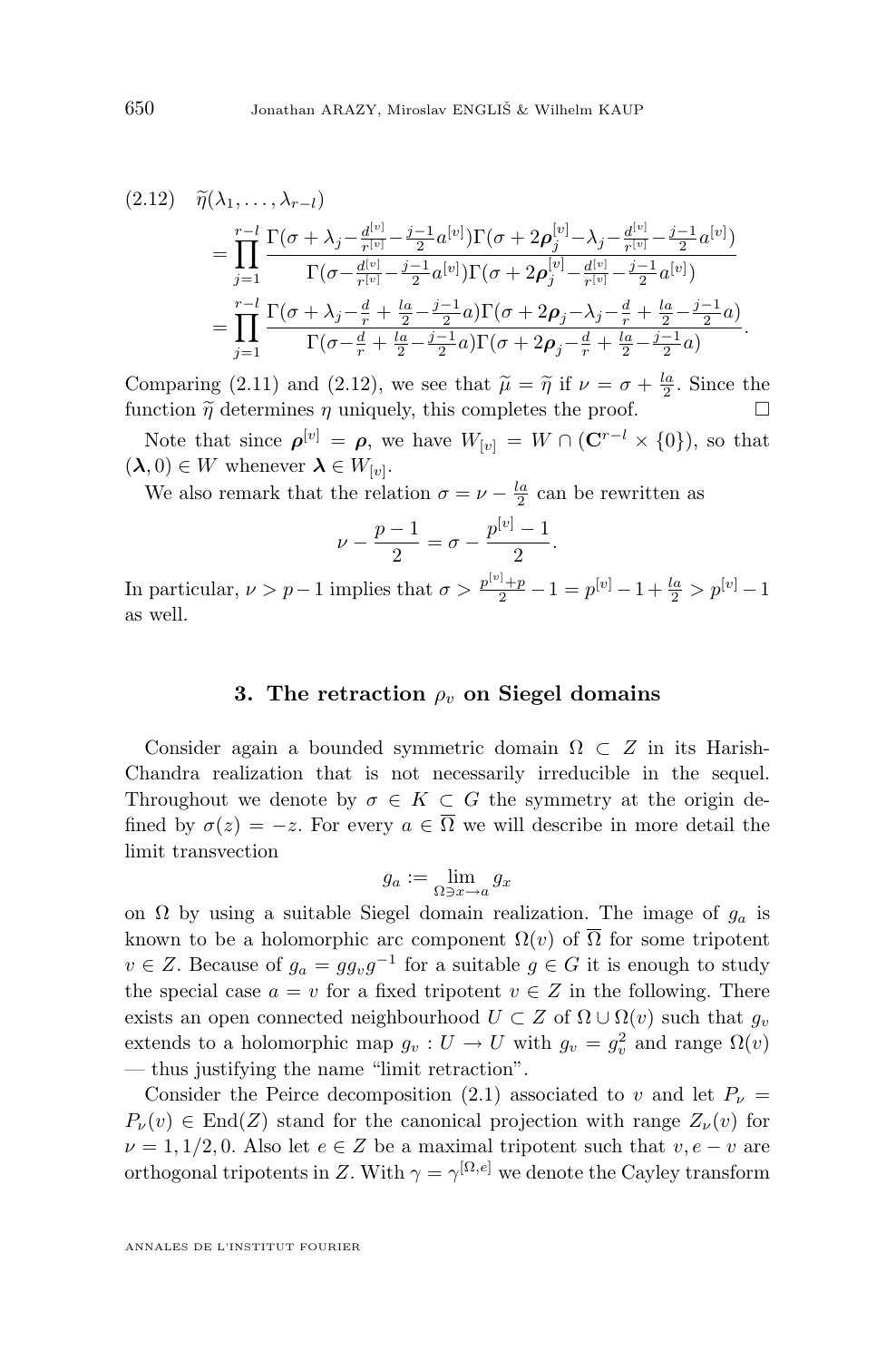<span id="page-11-0"></span>as defined in Section 2. Then  $\gamma$  maps  $\Omega$  biholomorphically onto the Siegel domain S, see [\(2.6\)](#page-6-0), and  $\Omega(v)$  onto  $S_0(v)$ . The main result of this section now states that  $g_v$  gets a very simple form when transformed to the Siegel domain S.

THEOREM 3.1. —  $\gamma g_v \gamma^{-1}$  on the Siegel domain S is nothing but the Peirce-0-projection  $P_0(v)$  restricted to  $S$ .

Instead of Theorem 3.1 we prove the more general Theorem [3.2](#page-12-0) below and start with some preliminaries: Denote by  $M$  be the compact dual of the bounded symmetric domain Ω. Then, in particular, M is a homogeneous complex manifold containing  $Z$  as a dense open subset and such that every  $g \in Aut(\Omega)$  extends to a biholomorphic automorphism of M. In this sense we consider Aut( $\Omega$ ) as a subgroup of Aut(M). The identity connected component L of Aut $(M)$  is a complex Lie group containing G as a real form, that is,  $\mathfrak{l} = \mathfrak{g} \oplus i\mathfrak{g}$  for the Lie algebra  $\mathfrak{l}$  of  $L$ .

Now for the vector field  $\xi := (v + \{zvz\})\partial/\partial z \in i\mathfrak{g} \subset \mathfrak{l}$ ,

(3.1) 
$$
\kappa_v := \exp\left(\frac{\pi}{4}\xi\right) \in L
$$

is the *partial Cayley transform* defined by v (see Loos [\[11\]](#page-16-0), Section 10). It maps  $\Omega$  biholomorphically onto the Siegel domain of third kind

$$
\mathcal{D} := \{ z_1 \oplus z_{1/2} \oplus z_0 \in Z = Z_1(v) \oplus Z_{1/2}(v) \oplus Z_0(v) : \Re(z_1 - F_{z_0}(z_{1/2}, z_{1/2})) \in \Lambda_v \text{ and } z_0 \in \Omega \}.
$$

Here  $\Lambda_v \subset Z_1(v)$  is again the positive cone  $\Lambda_v := \{ \exp x : x = x^* \in Z_1(v) \}$ with  $\Re(x) := (x + x^*)/2$  for  $x \in Z_1(v)$ . Also for every  $z_0 \in Z_0(v)$ , the sesquilinear map  $F_{z_0}: Z_{1/2}(v) \times Z_{1/2}(v) \to Z_1(v)$  is defined by  $F_{z_0}(y, y') =$  $\{y, (I + \Phi_{z_0})^{-1}y', v\}$  with  $\Phi_{z_0} \in \text{End}\left(\mathcal{Z}_{1/2}(v)\right)$  given by  $y \mapsto 2\{eyz_0\}.$ 

The partial Cayley transform satisfies  $\kappa_v^{-1} = \kappa_{-v}$  and  $\kappa_v^8 = id_M$  for its eighth power. With respect to the Peirce decomposition  $Z = Z_1(v) \oplus$  $Z_{1/2}(v) \oplus Z_0(v)$  it is given by the explicit formula

$$
(3.2) \kappa_v(z_1 \oplus z_{1/2} \oplus z_0) = \{ (v - z_1)^{-1}, v, v + z_1 + 2\sqrt{2}z_{1/2} \} + \{ z_{1/2}, (v - z_1^*)^{-1}, z_{1/2} \} + z_0
$$

provided  $(v - z_1)$  is invertible in the unital Jordan algebra  $Z_1(v)$ .

As projective algebraic manifold M is rational and every  $\lambda \in \text{End}(V)$  can be extended to a meromorphic selfmap of M that we also denote by  $\lambda$ , see Remark [3.3.](#page-12-0) In particular, every Peirce projection on Z can be considered as a meromorphic selfmap of M. Since  $g_v$  on  $\Omega$  is given by

(3.3) 
$$
g_v(z) = v + z_0 - \{z_{1/2}, (v + z_1^*)^{-1}, z_{1/2}\}
$$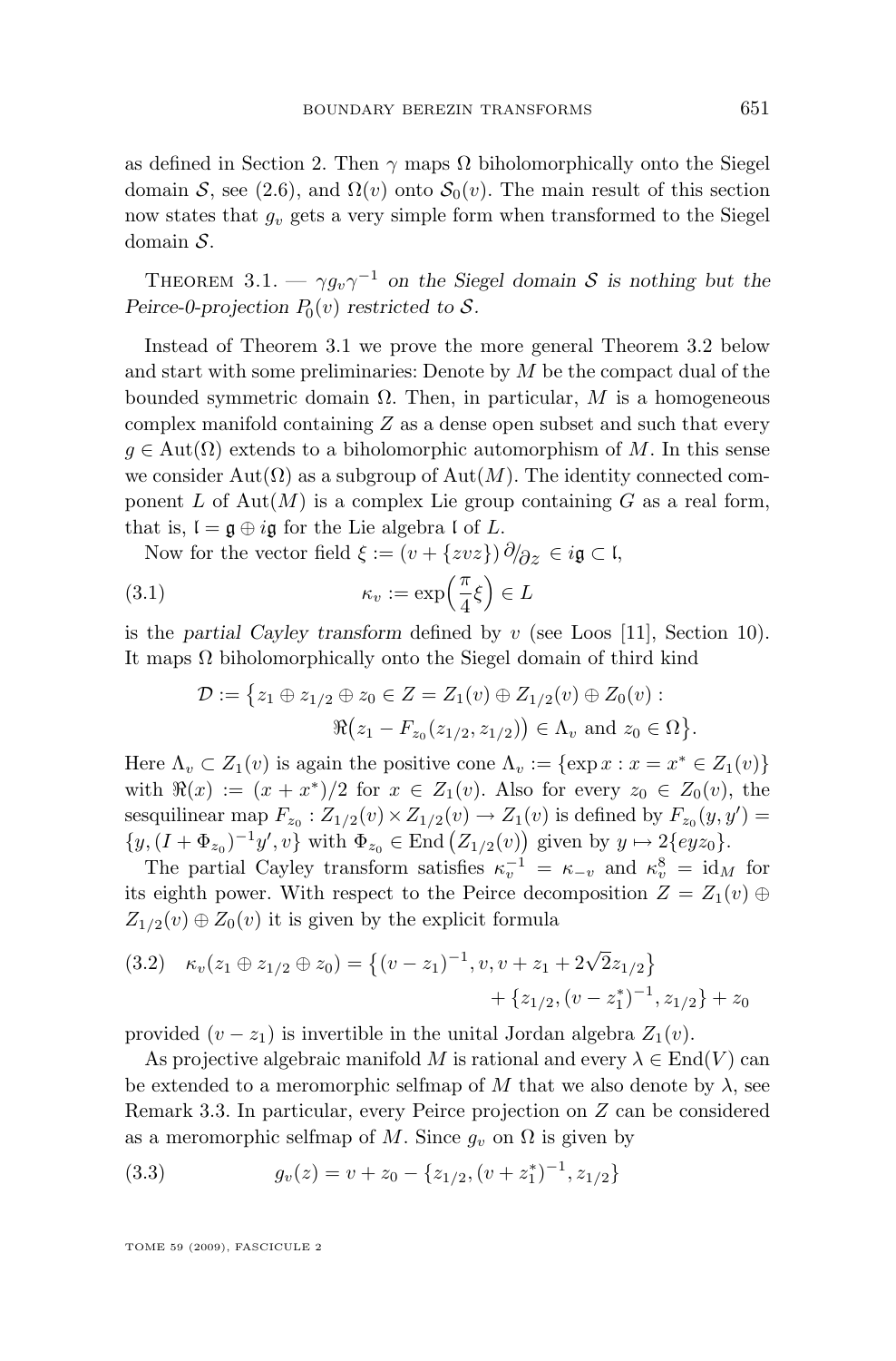<span id="page-12-0"></span>(see [\[10\]](#page-16-0) or [\[1\]](#page-16-0)),  $g_v$  also can be considered as a meromorphic map on M. In this sense we can state the next result (where in contrast to Theorem [3.1](#page-11-0) the tripotent e is not assumed to be maximal).

THEOREM 3.2. — Let  $u, v \in Z$  be orthogonal tripotents and  $e := u + v$ . *Then*  $g_v$  *is a meromorphic selfmap of* M with  $g_v \kappa_e = \kappa_e P_0$ , where  $P_0 =$  $P_0(v)$ .

*Proof.* — In a first step we consider the special case  $u = 0$ , that is  $e = v$ . Then  $\sigma \kappa_v \sigma = \kappa_{-v}$  and by [\(3.2\)](#page-11-0) we have

$$
P_0 \kappa_v \sigma(z) = \{z_{1/2}, (v + z_1^*)^{-1}, z_{1/2}\} - z_0
$$

on  $\Omega$ . On the other hand, by [\(3.2\)](#page-11-0) and [\(3.3\)](#page-11-0) we have

$$
\kappa_v \sigma g_v(z) = -z_0 + \{z_{1/2}, (v+z_1^*)^{-1}, z_{1/2}\}.
$$

This implies  $P_0 \kappa_v \sigma = \kappa_v \sigma g_v = \kappa_v g_{-v} \sigma$  and thus, replacing v by  $-v$ , the claim follows for the special case  $u = 0$ .

In the second step we consider the case  $u \neq 0$ . Since  $\kappa_u$  commutes with  $D(v, v)$  it also commutes with  $P_0 = P_0(v)$ . But then

$$
g_v \kappa_e = g_v \kappa_v \kappa_u = \kappa_v P_0 \kappa_u = \kappa_v \kappa_u P_0 = \kappa_e P_0.
$$

 $\Box$ 

It remains to note that Theorem 3.2 implies Theorem [3.1](#page-11-0) in case e is a It remains to note that Theorem 3.2 implies Theorem 3.1 in case e is a<br>maximal tripotent. Indeed,  $\delta := P_1(e) + \sqrt{2}P_{1/2}(e)$  commutes with  $P_0 =$  $P_0(v)$  and  $\kappa_e \sigma = \delta \gamma$  gives  $\gamma g_v \gamma^{-1} = \delta^{-1} \kappa_e \sigma g_v \sigma \kappa_{-e} \delta = \delta^{-1} \kappa_e g_{-v} \kappa_{-e} \delta =$  $\delta^{-1}P_0\delta = P_0$ .

*Remark 3.3. —* A few words concerning the notion of a "meromorphic mapping", see also [\[13\]](#page-16-0) p. 830: Suppose that  $M, N$  are connected complex manifolds and that  $\mathcal{P}N$  is the power set of N, that is, the set of all subsets of N. We consider N in the canonical way as subset of  $\mathcal{P}N$  by identifying every  $x \in N$  with  $\{x\} \in \mathcal{P}N$ . Now a mapping  $h : M \to \mathcal{P}N$  is called a *meromorphic* map from M to N if

- (i) The graph  $\{(x, y) \in M \times N : y \in h(x)\}\$ is a complex analytic subset of  $M \times N$ , that is, locally given by the solution set of a finite system of holomorphic equations.
- (ii) There is an open dense subset  $U \subset M$  with  $h(U) \subset N \subset \mathcal{P}N$ .
- (iii) Γ is the closure of  $\Gamma \cap (U \times N)$  in  $M \times N$ .

The irreducible bounded symmetric domains come in the six types I – VI. For the largest class among these, those of type I, we give a direct proof of Theorem [3.1](#page-11-0) that does not use Jordan theory.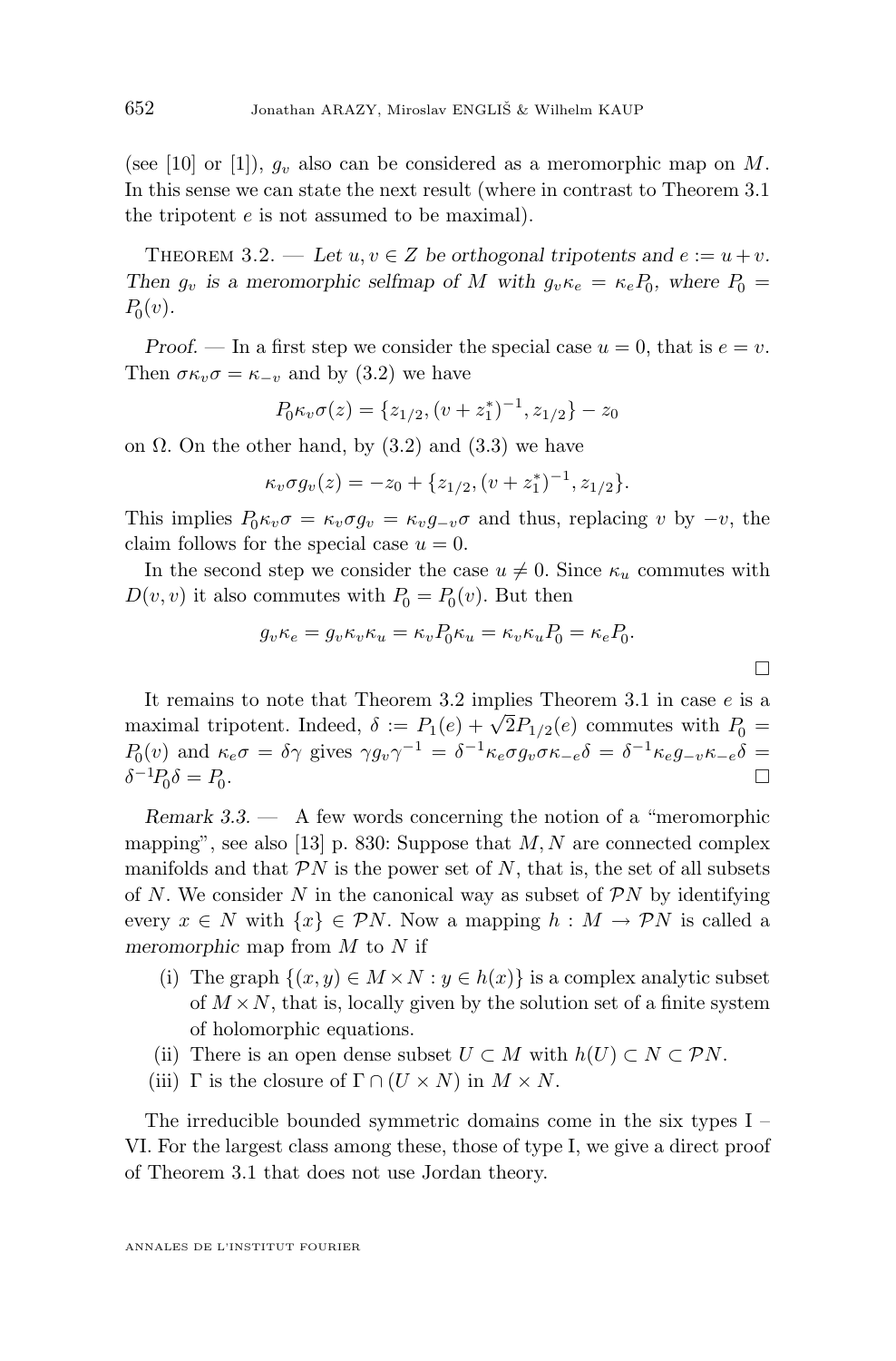<span id="page-13-0"></span>*Example 3.4.* – Fix integers  $s \ge r \ge 1$  and let  $Z := \mathbb{C}^{r \times s}$  be the space of all complex  $r \times s$ -matrices (r rows and s columns). Then, if we denote in the following by I the unit matrix of any size and by  $z^* = \overline{z}^t$  the conjugate transpose of the matrix z,

$$
\Omega := \{ z \in Z : (I - zz^*) \text{ positive definite} \}
$$

is a bounded symmetric domain in  $Z$  of rank  $r$  and with characteristic multiplicities  $a = 2$ ,  $b = s - r$ . The corresponding triple product on Z is given by

$$
\{x,y,z\} = \frac{xy^*z + zy^*x}{2}.
$$

Considering every  $\mathbb{C}^n \cong \mathbb{C}^{1 \times n}$  in the standard way as complex Hilbert space we also may interpret every  $z \in Z$  as linear operator  $z : \mathbf{C}^r \to \mathbf{C}^s$ via  $z(x) := xz$ , and then  $\Omega$  becomes the open operator unit ball in Z. Also, the tripotents in  $Z$  are precisely the partial isometries and the maximal tripotents are precisely the isometries. For fixed integer l with  $1 \leq l \leq r$ we write every  $z \in Z$  as block matrix

$$
z = \begin{bmatrix} A & B & E \\ C & D & F \end{bmatrix}
$$

with  $A \in \mathbf{C}^{l \times l}$ ,  $E \in \mathbf{C}^{l \times b}$  and all the other blocks of fitting sizes. Then

 $v := \begin{bmatrix} I & 0 \\ 0 & 0 \end{bmatrix}$ 0 0 0  $\theta$ and  $u := \begin{bmatrix} 0 & 0 \\ 0 & I \end{bmatrix}$  $0$   $I$ 0 0 1

form a pair of orthogonal tripotents in Z such that  $e := u + v$  is maximal (and, on the other hand, every other pair of orthogonal tripotents  $u', v'$  with  $u' + v'$  maximal can be brought to this form with l suitable). The Peirce spaces  $Z_1(e)$  and  $Z_{1/2}(e)$  are characterized by the vanishing of the blocks E, F and A, B, C, D respectively. In particular, the JB<sup>\*</sup>-algebra  $Z_1(e)$  is isomorphic to  $\mathbf{C}^{l \times l}$  with Jordan product  $x \circ y = (xy + yx)/2$  and involution  $x \mapsto x^* = \overline{x}^t$ . Also the Jordan inverses in  $Z_1(e)$  are the usual matrix inverses in  $\mathbb{C}^{l \times l}$ . It follows that the Cayley transform [\(2.5\)](#page-6-0) associated with e is given by

(3.4) 
$$
\gamma(z) = \begin{bmatrix} I+A & B \\ C & I+D \end{bmatrix}^{-1} \begin{bmatrix} I-A & -B & -E \\ -C & I-D & -F \end{bmatrix}
$$
 for all  $z \in \Omega$ .

The Peirce components  $z_1, z_{1/2}, z_0$  (with respect to v) of z in [\(3.3\)](#page-11-0) are

$$
z_1 = \begin{bmatrix} A & 0 & 0 \\ 0 & 0 & 0 \end{bmatrix}, \ z_{1/2} = \begin{bmatrix} 0 & B & E \\ C & 0 & 0 \end{bmatrix}, \ z_0 = \begin{bmatrix} 0 & 0 & 0 \\ 0 & D & F \end{bmatrix}.
$$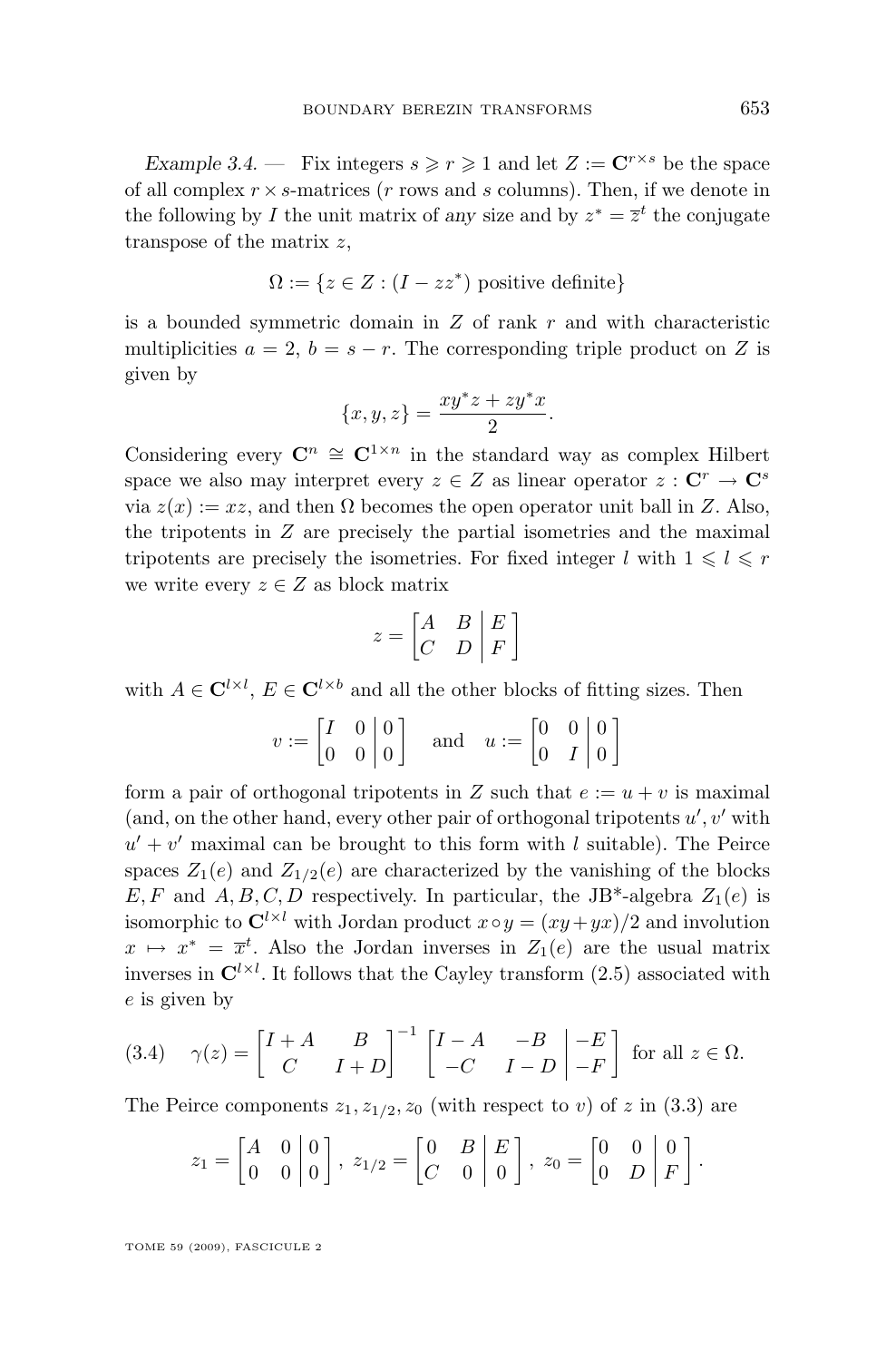Consequently,

$$
g_v(z) = \begin{bmatrix} I & 0 & 0 \\ 0 & D & F \end{bmatrix} - \begin{bmatrix} 0 & B & E \\ C & 0 & 0 \end{bmatrix} \begin{bmatrix} (I + A^*)^{-1} & 0 & 0 \\ 0 & 0 & 0 \end{bmatrix}^* \begin{bmatrix} 0 & B & E \\ C & 0 & 0 \end{bmatrix}
$$

$$
= \begin{bmatrix} I & 0 & 0 \\ 0 & D - d & F - f \end{bmatrix},
$$

where

(3.5) 
$$
d := C(I + A)^{-1}B, \quad f := C(I + A)^{-1}E.
$$

Thus by [\(3.4\)](#page-13-0)

$$
\gamma(g_v(z)) = \begin{bmatrix} 2I & 0 \\ 0 & I + D - d \end{bmatrix}^{-1} \begin{bmatrix} 0 & 0 \\ 0 & I - D + d \end{bmatrix} \begin{bmatrix} 0 \\ f - F \end{bmatrix}
$$
  
(3.6) 
$$
= \begin{bmatrix} 0 & 0 \\ 0 & (I + D - d)^{-1}(I - D + d) \end{bmatrix} \begin{bmatrix} 0 \\ (I + D - d)^{-1}(f - F) \end{bmatrix}.
$$

Setting

$$
\begin{bmatrix} \eta & \theta \\ \alpha & \beta \end{bmatrix} := \begin{bmatrix} I+A & B \\ C & I+D \end{bmatrix}^{-1}
$$

we have for the Peirce projection  $P_0 = P_0(v)$ 

$$
P_0(\gamma(z)) = \begin{bmatrix} 0 & 0 \\ \alpha & \beta \end{bmatrix} \begin{bmatrix} 0 & -B & -E \\ 0 & I - D & -F \end{bmatrix}
$$
  
= 
$$
\begin{bmatrix} 0 & 0 & 0 \\ 0 & -\alpha B + \beta (I - D) & -\alpha E - \beta F \end{bmatrix}.
$$

Comparing with (3.6), we see that for the proof of  $\gamma(g_v(z)) = P_0(\gamma(z))$  we only have to show that

(3.7) 
$$
-\alpha B + \beta (I - D) = (I + D - d)^{-1} (I - D + d),
$$

$$
\alpha E + \beta F = (I + D - d)^{-1} (F - f).
$$

As a shorthand we put  $U := I + A$  and  $V := I + D$ . Then  $||A|| \le ||z|| < 1$ implies that  $U^{-1}$  exists and thus, with  $X := CU^{-1}$ ,  $Y := U^{-1}B$ ,

$$
\begin{bmatrix} U & B \\ C & V \end{bmatrix} = \begin{bmatrix} I & 0 \\ X & I \end{bmatrix} \begin{bmatrix} U & 0 \\ 0 & V - CU^{-1}B \end{bmatrix} \begin{bmatrix} I & Y \\ 0 & I \end{bmatrix}.
$$

Consequently,

$$
\begin{bmatrix} U & B \\ C & V \end{bmatrix}^{-1} = \begin{bmatrix} I & -Y \\ 0 & I \end{bmatrix} \begin{bmatrix} U^{-1} & 0 \\ 0 & (V - CU^{-1}B)^{-1} \end{bmatrix} \begin{bmatrix} I & 0 \\ -X & I \end{bmatrix}
$$

$$
= \begin{bmatrix} U^{-1} + Y(V - CU^{-1}B)^{-1}X & -Y(V - CU^{-1}B)^{-1} \\ -(V - CU^{-1}B)^{-1}X & (V - CU^{-1}B)^{-1} \end{bmatrix}.
$$

<span id="page-14-0"></span>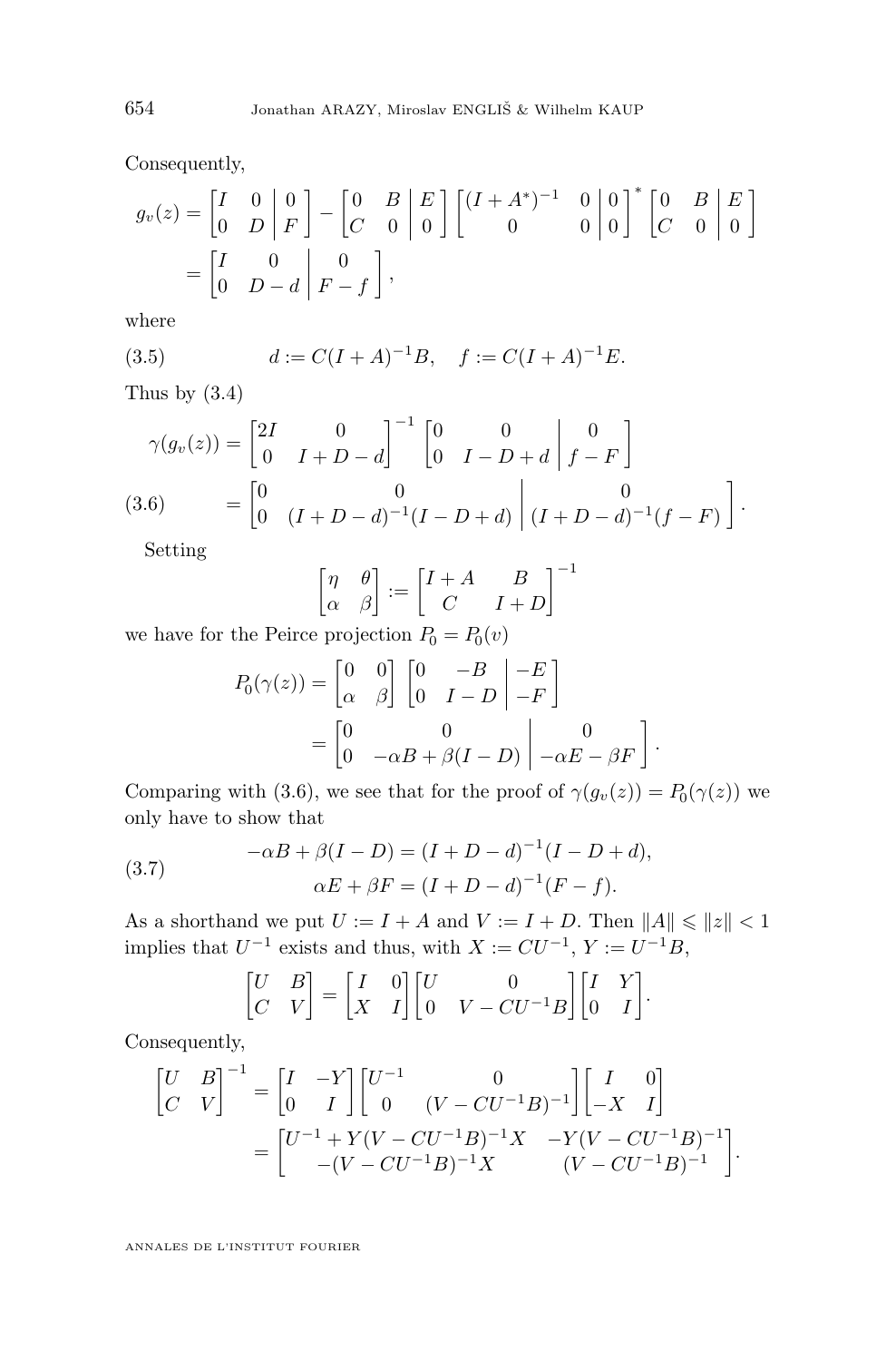Hence

$$
\beta = [I + D - C(I + A)^{-1}B]^{-1}, \quad \alpha = -\beta C(I + A)^{-1}.
$$
  
By (3.5),  $\beta = (I + D - d)^{-1}$ . Consequently,  

$$
-\alpha B + \beta (I - D) = \beta C(I + A)^{-1}B + \beta (I - D)
$$

$$
= \beta (I - D + C(I + A)^{-1}B)
$$

$$
= \beta (I - D + d)
$$

$$
= (I + D - d)^{-1}(I - D + d),
$$

while

$$
\alpha E + \beta F = -\beta C (I + A)^{-1} E + \beta F
$$

$$
= -\beta f + \beta F
$$

$$
= (I + D - d)^{-1} (F - f).
$$

Thus  $\gamma g_v = P_0 \gamma$ , verifying Theorem [3.1](#page-11-0) independently for the case of all Cartan domains  $\Omega$  of type I.

The compact dual M of the bounded symmetric domain  $\Omega \subset Z = \mathbb{C}^{r \times s}$ is the Grassmannian  $\mathcal{G}_{r,s}$  of all r-dimensional linear subspaces in  $\mathbb{C}^{r+s}$ . The embedding  $Z \hookrightarrow M$  is given by identifying every  $z \in Z$  with its graph

$$
\{(x,xz)\in{\bf C}^{r+s}\colon x\in{\bf C}^r\}\in\mathcal{G}_{r,s}.
$$

In particular, in case  $r = s = 1$  the dual  $M = \mathcal{G}_{1,1}$  is nothing but the Riemann sphere  $\mathbf{C} \cup \{\infty\}.$ 

*Remark 3.5. —* The last example makes it possible to handle also some Cartan domains of types II – IV (in Hua's notation [\[9\]](#page-16-0)). Namely, every  $JB^*$ triple  $Z$  of type II – IV containing an invertible element can be reduced to the worked out type I case  $W := \mathbb{C}^{n \times n}$  for suitable n. More concretely, for tripotents  $e, v$  as before such a  $Z$  can be realized as subtriple of  $W$  in such a way that e is the unit matrix and v has the block form  $\begin{pmatrix} I & 0 \\ 0 & 0 \end{pmatrix}$  in W. Indeed, if Z is of type II, *i.e.* the space of symmetric matrices in  $\mathbb{C}^{r \times r}$ , then this is obvious. If  $Z$  is of type III, that is, the space of skew-symmetric matrices in  $W = \mathbb{C}^{n \times n}$ , n even, we may assume without loss of generality that e is a unitary matrix. Then the triple automorphism  $z \mapsto ze^*$  of W maps Z to an isomorphic subtriple containing the identity matrix  $I = ee^*$ . Finally, for Z of type IV such an embedding can be obtained in terms of Pauli spin matrices, see Harris [\[8\]](#page-16-0), page 19.

For every tripotent  $v \in Z$  let  $\rho_v : \Omega \to Z$  be defined by

$$
\rho_v(z) := g_v(z) - v.
$$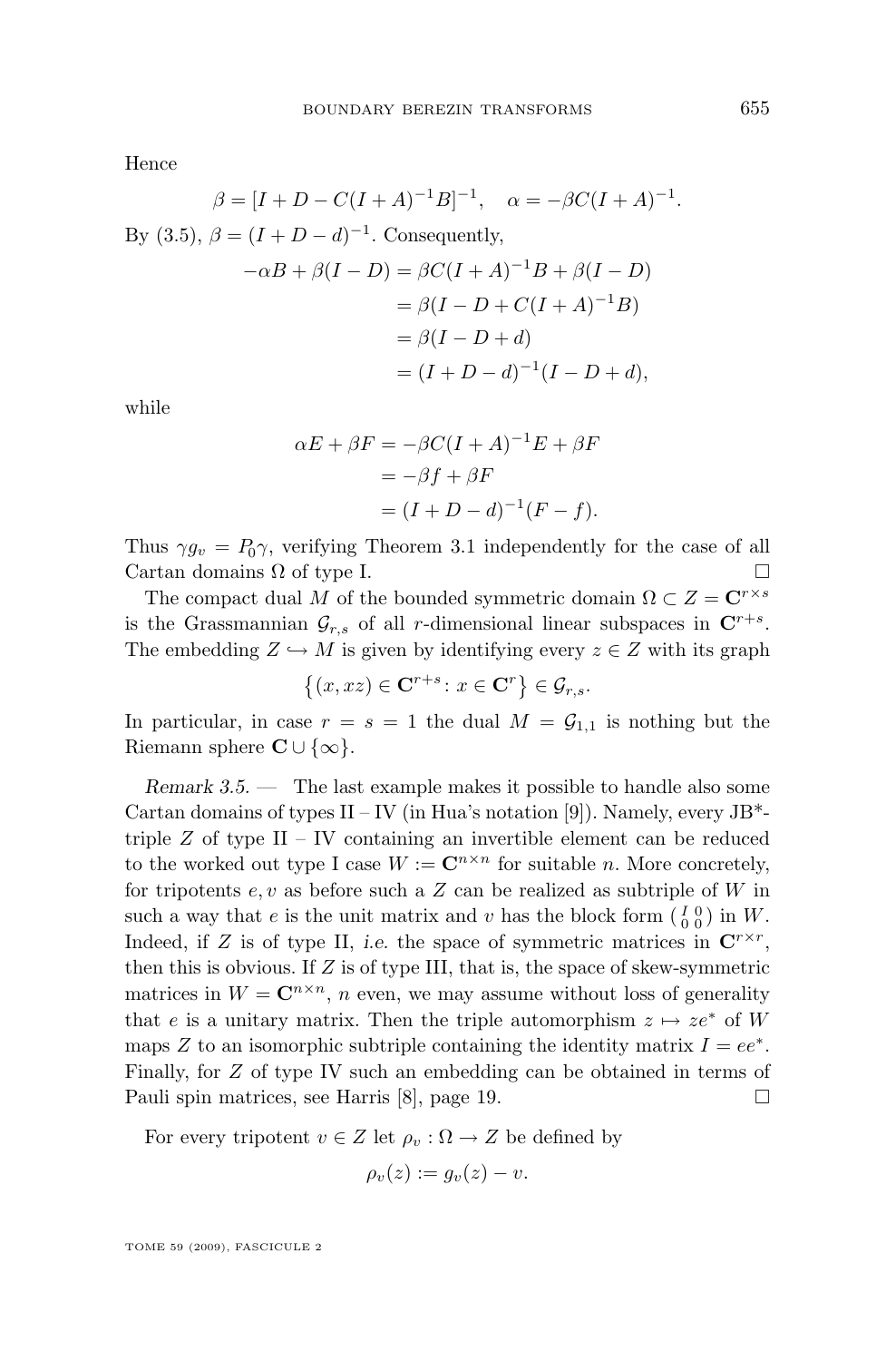Then  $\rho_v$  is a holomorphic retraction of  $\Omega$  onto  $\Omega_0(v) = \Omega \cap Z_0(v)$ , see [1].

COROLLARY 3.6. — Using again the notation  $\gamma_{[v]}$  for the Cayley trans*form in*  $Z_0(v)$  *associated with the Cartan domain*  $\Omega_0(v)$  *and the maximal*  $t$ *ripotent*  $e - v$ *, we have* 

$$
\rho_v = \gamma_{[v]}^{-1} \circ P_0(v) \circ \gamma.
$$

*Proof.* − Immediate from Theorem [3.1](#page-11-0) and Lemma [2.1.](#page-6-0)

#### BIBLIOGRAPHY

- [1] J. Arazy & M. Engliš, "Iterates and the boundary behavior of the Berezin transform", *Ann. Inst. Fourier (Grenoble)* **51** (2001), no. 4, p. 110-1133.
- [2] J. Arazy, "A survey of invariant Hilbert spaces of analytic functions on bounded symmetric domains", in *Multivariable operator theory (Seattle, WA, 1993)*, Contemp. Math., vol. 185, Amer. Math. Soc., Providence, RI, 1995, p. 7-65.
- [3] J. Arazy & B. Ørsted, "Asymptotic expansions of Berezin transforms", *Indiana Univ. Math. J.* **49** (2000), no. 1, p. 7-30.
- [4] J. ARAZY & G. K. ZHANG, "L<sup>q</sup>-estimates of spherical functions and an invariant mean-value property", *Integral Equations Operator Theory* **23** (1995), no. 2, p. 123- 144.
- [5] C. A. Berger, L. A. Coburn & K. H. Zhu, "Function theory on Cartan domains and the Berezin-Toeplitz symbol calculus", *Amer. J. Math.* **110** (1988), no. 5, p. 921-953.
- [6] L. A. Coburn, "A Lipschitz estimate for Berezin's operator calculus", *Proc. Amer. Math. Soc.* **133** (2005), no. 1, p. 127-131 (electronic).
- [7] J. Faraut & A. Korányi, *Analysis on symmetric cones*, Oxford Mathematical Monographs, The Clarendon Press Oxford University Press, New York, 1994, Oxford Science Publications, xii+382 pages.
- [8] L. A. Harris, "Bounded symmetric homogeneous domains in infinite dimensional spaces", in *Proceedings on Infinite Dimensional Holomorphy (Internat. Conf., Univ. Kentucky, Lexington, Ky., 1973)* (Berlin), Springer, 1974, p. 13-40. Lecture Notes in Math., Vol. 364.
- [9] L. K. Hua, *Harmonic analysis of functions of several complex variables in the classical domains*, Translated from the Russian by Leo Ebner and Adam Korányi, American Mathematical Society, Providence, R.I., 1963, iv+164 pages.
- [10] W. Kaup & J. Sauter, "Boundary structure of bounded symmetric domains", *Manuscripta Math.* **101** (2000), no. 3, p. 351-360.
- [11] O. Loos, "Bounded symmetric domains and Jordan pairs", University of California, Irvine, 1977.
- [12] J. Peetre, "The Berezin transform and Ha-plitz operators", *J. Operator Theory* **24** (1990), no. 1, p. 165-186.
- [13] K. Stein, "Maximale holomorphe und meromorphe Abbildungen. II", *Amer. J. Math.* **86** (1964), p. 823-868.
- [14] A. UNTERBERGER  $&$  H. UPMEIER, "The Berezin transform and invariant differential operators", *Comm. Math. Phys.* **164** (1994), no. 3, p. 563-597.

<span id="page-16-0"></span>